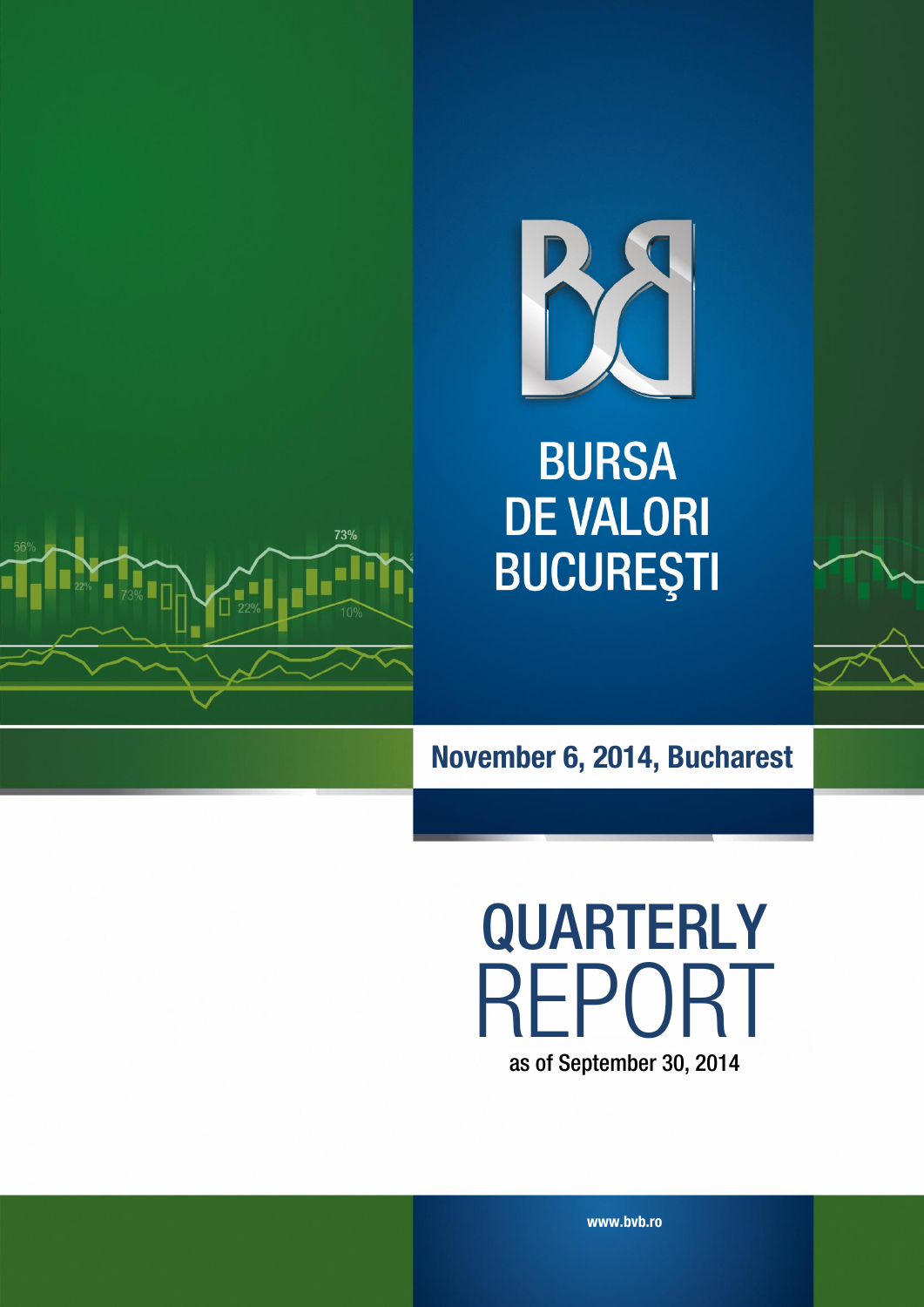### **CONTENTS**

#### **Annexes**

The Assets, liabilities and equity statement, the Profit and loss account and the Main financial indicators as of September 30, 2014 prepared according to the Accounting Rules in compliance with Directive IV of the European Economic Community applicable for authorized entities, supervised and monitored by Financial Supervisory Authority (FSA).

#### **DISCLAIMER**

This English language report is a convenience translation of the Romanian language "Quarterly Report as of September 30, 2014". The Romanian version of the report is the official document.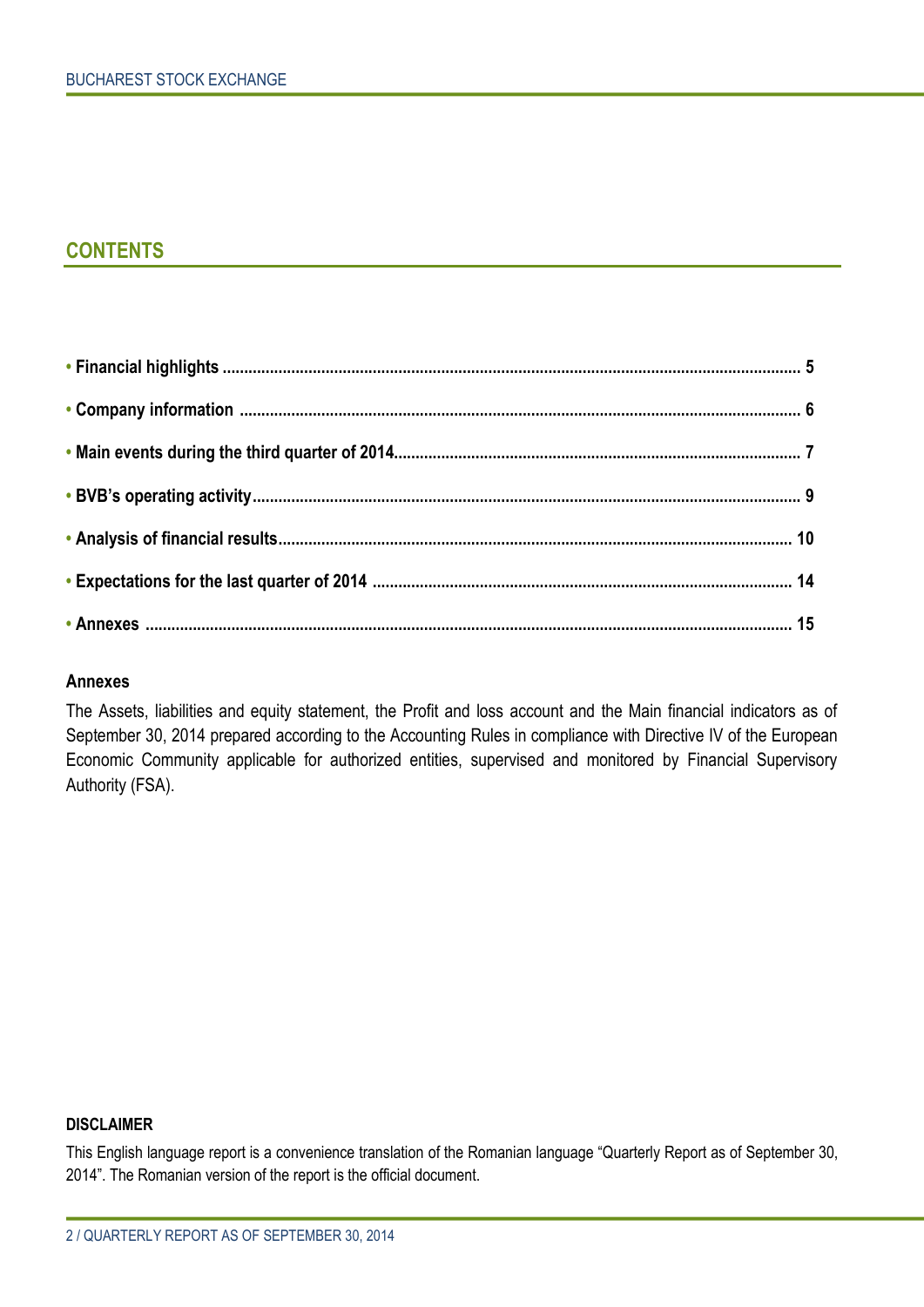### **CONTINUATION IN REFORMING THE MARKET PUSHED TURNOVER AND FINANCIAL RESULTS HIGHER THAN EXPECTED**

**M** The Bucharest Stock Exchange (BVB) continued its endeavors to bring the local market to standards well-recognized by the investor community, both local and international. Significant infrastructure projects, such as improvements to the market making program, the separation of the trading system from post-trading, the new trade settlement period (T+2), to name only a few, reached their final stage and were implemented at the beginning of October. These projects, along with the reduction of trading fees, have become new milestones in BVB's road to modernity and the medium-size CEE exchanges category. These efforts were doubled by actions aimed at facilitating investors' access to information and improving corporate governance, essential features of a transparent and efficient market.

M  $BVB<sup>1</sup>$  generated sales revenues<sup>2</sup> of RON 5.79 mn during the third quarter of 2014, up by 22% year-on-year. Without accounting for public offers, figures point towards flattish turnover for the equities market compared to 2Q 2014, at RON 2.79 bn, which makes the analyzed period the second best quarter of the last 3 years. The average daily turnover for the regulated stock market (public offers excluded) reached RON 42 mn and maintained the significant double-digit growth rate compared to the previous year, i.e. 32% above the 2013 figure.

M The operating profit amounted to RON 2.94 mn in 3Q 2014 and marked a 181% increase compared to the prior-year period. Compared to the previous quarter, when the largest IPO in the history of BVB took place and lifted revenues, the operating profit declined. Lower expenses supported the performance at operating level, as more than 10% decline rates were registered compared to both 2Q 2014 and 3Q 2013.

M The third quarter financial profit went to RON 1.45 mn, significantly above figures reported for previous quarters. The increase is attributable to the sharp depreciation of the local currency against main foreign currencies, resulting in significant unrealized foreign exchange gains of RON 0.88 mn.

M The third quarter ended with a net profit of RON 3.69 mn, translating into earnings per share of RON 0.48, 3 times above 3Q 2013 and 13% lower on a q-o-q basis.

**M** All in all, financial figures after the first 9 months of the year pictured a growing market that took advantage of the many structural and operational changes undertaken over the past year. Investments in growth initiatives and infrastructure have started materializing and translated into revived trading activity. The total trading value for the first 9 months reached RON 8 bn, without accounting for public offers. For the regulated stock market alone, the average daily turnover was RON 41.05 mn, marking a significant 41% y-o-y increase. Additional turnover came from the public offers segment, which among other significant deals brought Electrica IPO (EUR 444 mn), one of the largest IPOs in Europe this year, according to the *IPO Watch Europe* report issued by PwC. It is also worth mentioning that 80% of Electrica IPO was placed through shares, due to the increased appetite to invest directly in instruments

 $\ddot{\phantom{a}}$ 

<sup>1</sup> The financial data have not been audited and represent the individual results of the Bucharest Stock Exchange, prepared up according to the Romanian Accounting Standards (RAS); the financial indicators are expressed in million RON and are rounded off to the nearest integer, resulting in small reconciliation differences. 2 BVB's sales revenue consists mainly from fees charged for trades with all listed instruments, fees for listing of companies and instruments, and revenues from data vending services provided to various users.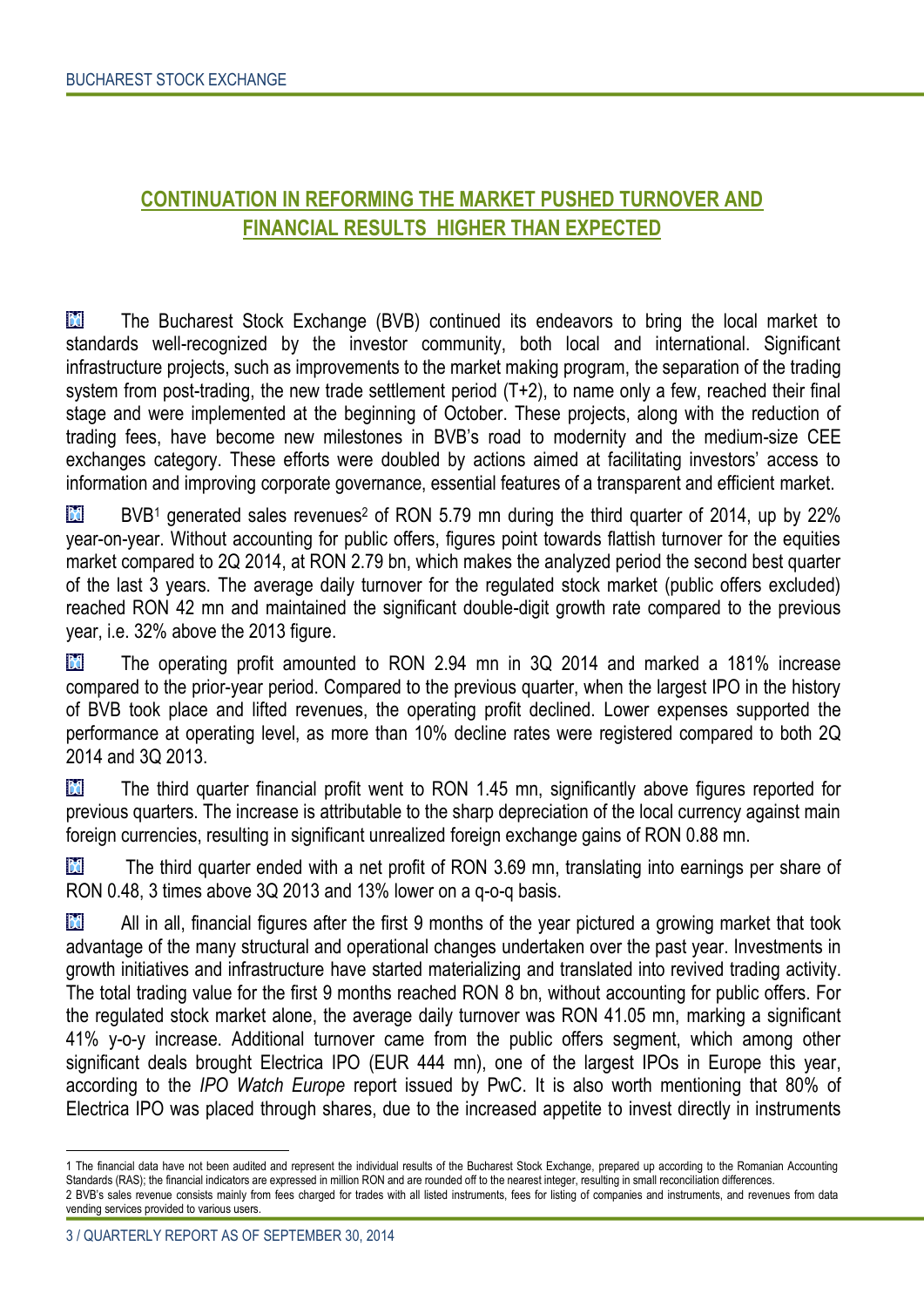traded at the fast-changing platform of the Bucharest Stock Exchange – as compared to the allocation structure for Romgaz offering in October 2013.

M Thus, sales revenues reached RON 18.88 mn after the first 9 months of 2014, up by 39% on the previous year. The operating profit followed suit and came at RON 8.83 mn, 145% higher year-on-year.

M The financial profit for the first 9 months was RON 2.27 mn, lower compared to the year-ago period. Lower interest revenues and the lack of dividends from subsidiaries (i.e. the Central Depository) were partially offset by the revaluation of investments denominated in foreign currencies, given the depreciation of the RON against the EUR and USD.

M BVB ended the first 9 months of the year with RON 9.33 mn, which represented 94% of the figure projected for the full year.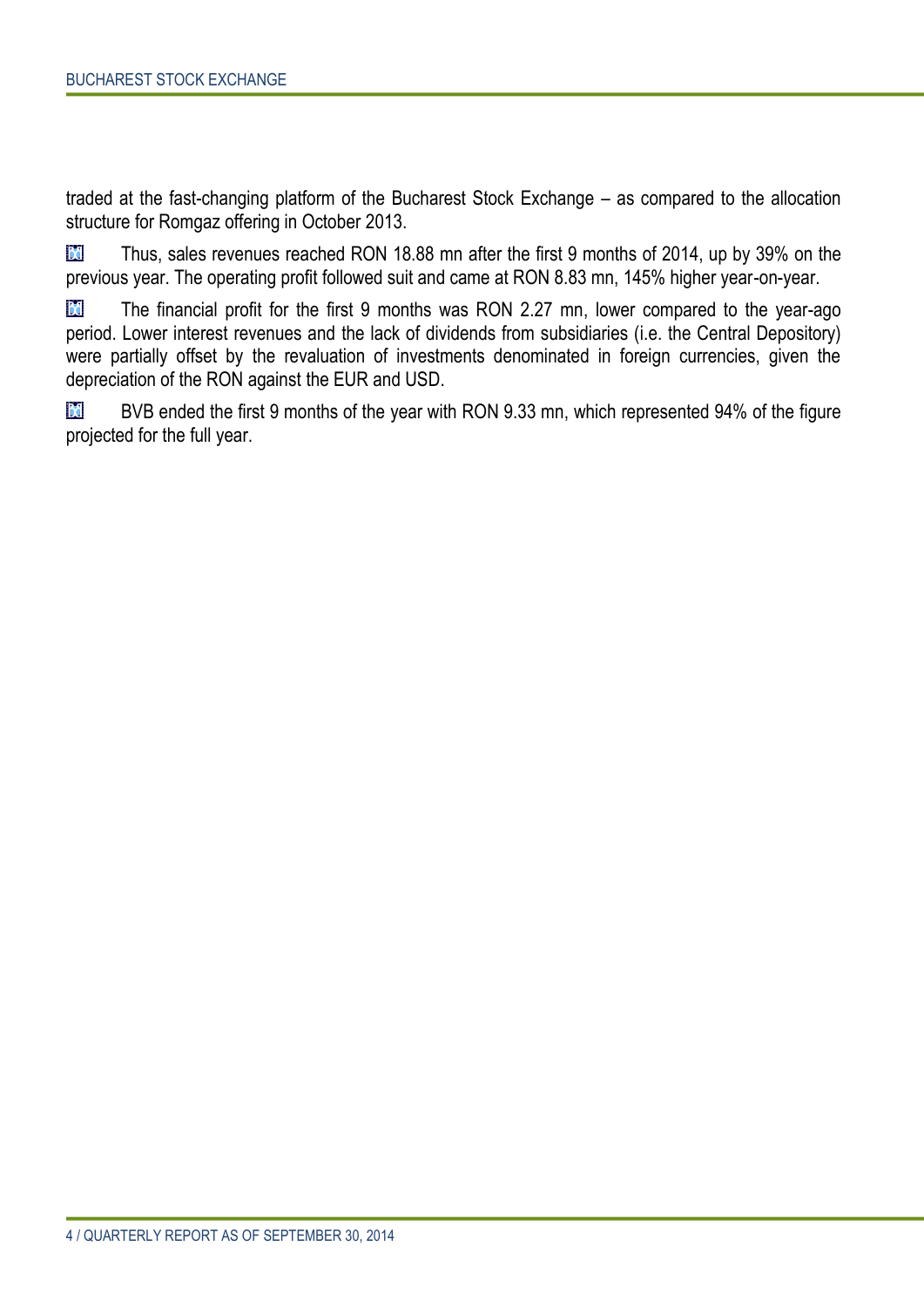## **FINANCIAL HIGHLIGHTS**

| <b>Indicators</b>                                                                       |                                                             | 3Q.2014 2Q.2014                          |                             | <b>Change</b>  | 3Q.2013 | <b>Change</b>  | 9M.2014 | 9M.2013 | Change |
|-----------------------------------------------------------------------------------------|-------------------------------------------------------------|------------------------------------------|-----------------------------|----------------|---------|----------------|---------|---------|--------|
|                                                                                         |                                                             | Individual profit and loss account       |                             |                |         |                |         |         |        |
| <b>Net sales</b>                                                                        | RON mn                                                      | 5.79                                     | 8.45                        | $-31%$         | 4.74    | 22%            | 18.88   | 13.63   | 39%    |
| <b>Operating profit</b>                                                                 | RON mn                                                      | 2.94                                     | 4.68                        | $-37%$         | 1.05    | 181%           | 8.83    | 3.60    | 145%   |
| <b>Financial profit</b>                                                                 | RON mn                                                      | 1.45                                     | 0.37                        | 291%           | 0.39    | 272%           | 2.27    | 2.61    | $-13%$ |
| <b>Net profit</b>                                                                       | RON mn                                                      | 3.69                                     | 4.25                        | $-13%$         | 1.22    | 202%           | 9.33    | 5.46    | 71%    |
| <b>Earnings per share</b>                                                               | <b>RON</b>                                                  | 0.48                                     | 0.55                        | $-13%$         | 0.16    | 202%           | 1.22    | 0.71    | 71%    |
|                                                                                         |                                                             | Individual balance sheet (end of period) |                             |                |         |                |         |         |        |
| <b>Shareholders' equity</b>                                                             | RON mn                                                      | 98.11                                    | 94.42                       | 4%             | 93.79   | 5%             | 98.11   | 93.79   | 5%     |
| <b>Total assets</b>                                                                     | RON mn                                                      | 103.84                                   | 103.47                      | $0\%$          | 99.64   | 4%             | 103.84  | 99.64   | 4%     |
|                                                                                         |                                                             |                                          | <b>Ratios</b>               |                |         |                |         |         |        |
| <b>Operating margin</b>                                                                 | $\frac{0}{0}$                                               | 51%                                      | 55%                         | $\blacksquare$ | 22%     | $\blacksquare$ | 47%     | 26%     |        |
| <b>Net margin</b>                                                                       | $\%$                                                        | 64%                                      | 50%                         |                | 26%     | $\overline{a}$ | 49%     | 40%     |        |
| <b>Return on equity</b>                                                                 | $\%$                                                        | 4%                                       | 5%                          |                | $1\%$   |                | 10%     | 6%      |        |
|                                                                                         | Market statistics (including DEAL trades and public offers) |                                          |                             |                |         |                |         |         |        |
| Turnover for shares, rights and<br>units                                                | RON mn                                                      | 3,031                                    | 4,906                       | $-38%$         | 2,293   | 32%            | 10,274  | 6,575   | 56%    |
| <b>Turnover for bonds and</b><br>government securities                                  | RON mn                                                      | 13                                       | 818                         | $-98%$         | 377     | $-97%$         | 868     | 1,115   | $-22%$ |
| Turnover for shares, rights, units,<br>bonds and government securities                  | RON mn                                                      | 3,044                                    | 5,723                       | $-47%$         | 2,670   | 14%            | 11,141  | 7,690   | 45%    |
| Average daily turnover for shares,<br>rights, units, bonds and<br>government securities | RON mn                                                      | 46,8                                     | 92,3                        | $-49%$         | 41,1    | 14%            | 58,9    | 40,7    | 45%    |
|                                                                                         |                                                             |                                          | <b>BVB share statistics</b> |                |         |                |         |         |        |
| <b>Opening price</b><br>(closing price of the previous day)                             | <b>RON</b>                                                  | 29.81                                    | 28.77                       | 4%             | 18.30   | 63%            | 32.50   | 20.00   | 63%    |
| High (intraday price)                                                                   | <b>RON</b>                                                  | 31.00                                    | 29.81                       | 4%             | 25.69   | 21%            | 32.39   | 25.69   | 26%    |
| Low (intraday price)                                                                    | <b>RON</b>                                                  | 28.45                                    | 25.00                       | 14%            | 18.15   | 57%            | 24.70   | 17.00   | 45%    |
| <b>Closing price (end of period)</b>                                                    | <b>RON</b>                                                  | 30.30                                    | 29.81                       | 2%             | 24.50   | 24%            | 30.30   | 24.50   | 24%    |
| <b>Trading value, including DEAL</b><br>trades                                          | RON mn                                                      | 13.50                                    | 10.30                       | 31%            | 19.94   | $-32%$         | 35.37   | 45.03   | $-21%$ |
| Average daily turnover, including<br><b>DEAL</b> trades                                 | RON mn                                                      | 0.21                                     | 0.17                        | 23%            | 0.31    | $-32%$         | 0.19    | 0.24    | $-22%$ |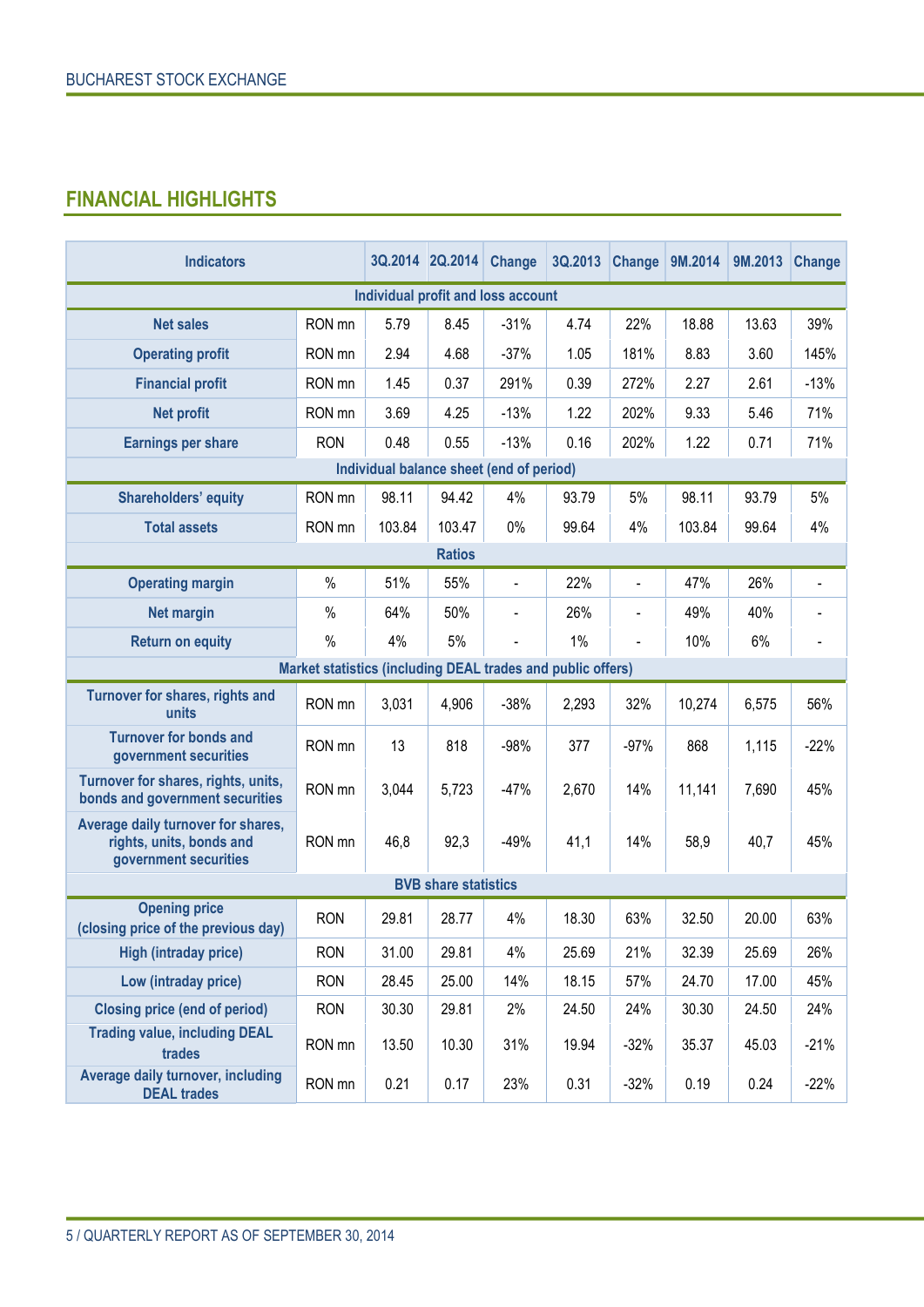### **COMPANY INFORMATION**

| <b>Legal entity</b>           | <b>BURSA DE VALORI BUCURESTI SA</b>                         |
|-------------------------------|-------------------------------------------------------------|
| <b>Main activity</b>          | Administration of financial markets                         |
| <b>CAEN</b> code              | 6611                                                        |
| <b>Sole Registration Code</b> | 17777754                                                    |
| <b>Trade Register no</b>      | J40/12328/2005                                              |
| <b>Address</b>                | 34-36 Carol I Blvd., floors 13-14,<br>District 2, Bucharest |
| <b>Symbol</b>                 | <b>BVB</b>                                                  |
| <b>ISIN</b>                   | ROBVBAACNOR0                                                |

The Bucharest Stock Exchange (BVB) was established based on the Decision of the National Securities Commission (NSC) no. 20/1995. BVB was created as a public non-profit institution and in 2005 it became a joint stock company. The shares of the Bucharest Stock Exchange were admitted on BVB's spot regulated market on June 8, 2010. The Company's main activity is the administration of financial markets. BVB is the largest market operator in Romania.

The Bucharest Stock Exchange operates several markets:

- a spot regulated market where financial instruments such as shares and rights (issued by international and Romanian entities), debt instruments (corporate, municipality and government bonds issued by Romanian entities and international corporate bonds), UCITs (shares and fund units), structured products, tradable UCITS (ETFs) are traded;
- an alternative trading system (ATS), where foreign stocks listed on other markets and securities issued by Romanian companies are traded;
- RASDAQ market where shares and rights issued by Romanian entities are traded, most of them coming from the mass privatization programme.

BVB's operating revenues are generated mainly from the trading of all the listed financial instruments, from fees charged to issuers for the admittance and maintenance to the trading system, as well as from data vending to various users.

BVB was included in several indices: FTSE Mondo Visione Exchanges Index, on November 9, 2010, BET Index, on March 21, 2011, Dow Jones Global Exchanges Index, on June 17, 2011, ROTX Index on September 19, 2011 and since July 3, 2012, BVB is also part of BET-BK.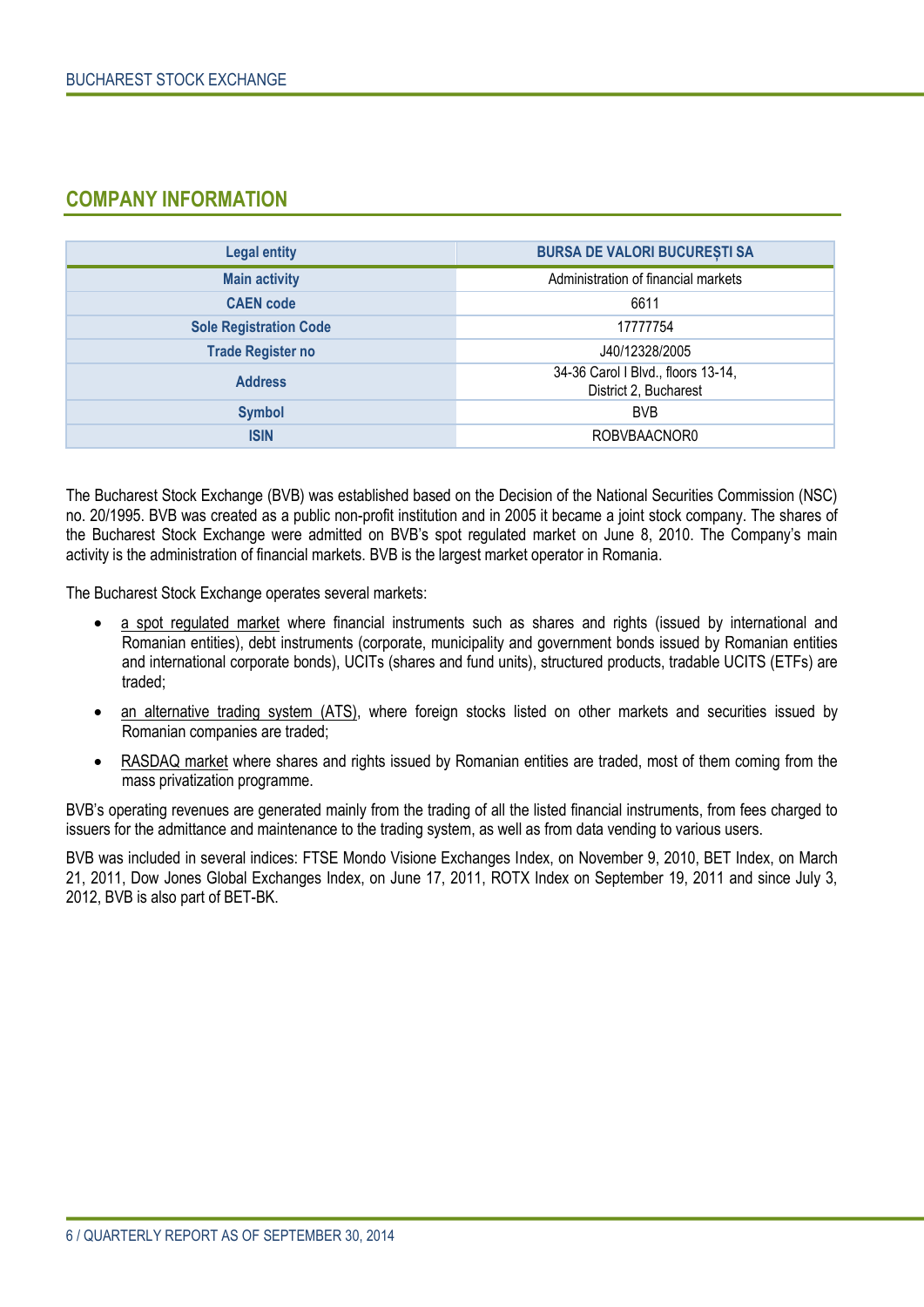#### **MAIN EVENTS DURING THE THIRD QUARTER OF 2014**

**3 July** – After the successful EUR 444 mn IPO executed in June, the shares of **Electrica** started trading on BVB's Regulated Market, the Equity Segment, Tier 1 Shares. Raiffeisen Centrobank AG, one of the Participants that had joined BVB's market makers program, announced that it would act as a market maker for Electrica shares.

**9 July** – BVB announced the first results of the **market making program** launched in January 2014. At the beginning of July, the 4 Participants which are part of the program were ensuring liquidity for 9 issuers listed on the Regulated Market. In 2013, only 2 companies benefited from such services. The pilot program, which included reduced trading fees for market makers and facilities aimed at increasing the efficiency of such services, allowed Participants to register as market makers for more shares than in the past, while some of them became market makers for the first time. In addition, some companies benefited for the first time from a market maker's services. Also taking into account the gradual increase in market makers' trading value, especially during the 2nd quarter, the pilot program was extended for another 12 months.

**22 July** – BVB released the first edition of the **International Investors' Guide**, part of the *InvestingRomania* program. The Guide includes relevant information that a foreign investor would like to know about Romania when interested to invest on Romanian capital markets.

**29 July** – BVB's Board decided that BVB will not charge any fees for transactions executed on the primary market by the Ministry of Public Finance (MFP) for **government securities issuances designed exclusively for retail investors**. BVB thus aims to define an efficient framework for these instruments, based also on the fee structure, thus supporting the development of this segment by attracting new investors and by encouraging an active market. Trading fees charged for transactions for the secondary market will be RON 1/trade, for both buyers and sellers.

On the same date, BVB announced the inclusion of **Electrica** shares in BET, BET-XT, BET-BK, BET Plus and BET-NG following the Index Committee meeting on BVB indices' quarterly adjustment and rebalancing. The new structures of the indices became effective on August 11, 2014.

**27 August** – After the launch of the its mobile application, BVB continued its endeavors aimed at adapting business to new technologies by introducing the **new BVB tablet app**. BVB's apps are designed for investors and stakeholders interested in accessing up-to-date information, prices and news from BVB's markets. During the first months since the launch, the smartphone app was downloaded by almost 4,000 users. The app is available for download from Google Play and Apple Store, free of charge.

**28 August** – The **Financial Supervisory Authority** adopted meaningful **regulations** enhancing the protection of investors' rights regarding, among others, the dividend payments procedures, the execution of voting rights and the requirements related to the opening of investment accounts, in line with the diagnosis contained in the Eight Barriers Elimination Program.

**1 September** – The Index Committee decided to launch **BET Total Return (BET-TR)** on September 22, 2014. The index has the same composition as the reference index BET and will track the overall performance of the constituents, including the price performance and the dividends.

In addition, the Committee established the **screening criteria related to reporting quality and investor relations activities** for determining the eligible companies for BET and BET-TR indices. Thus, starting with January 1, 2015, eligible companies will have to comply with three criteria: reporting according to IFRS, submitting English language reports (current and periodic) simultaneously with the Romanian version and organizing events for investors and analysts on a quarterly basis.

**2 September** – BVB announced that October 6 will be the date of enforcement of the changes to *BVB Rulebook – Market Operator* regarding the **separation of the trading and post-trading systems**, according to the joint decision of BVB and the Central Depository. The announcement came after the Financial Supervisory Authority (FSA) had approved these changes on August 12. Later during the month, on September 10, FSA endorsed October 6 as the date of enforcement of the changes to *BVB Rulebook*.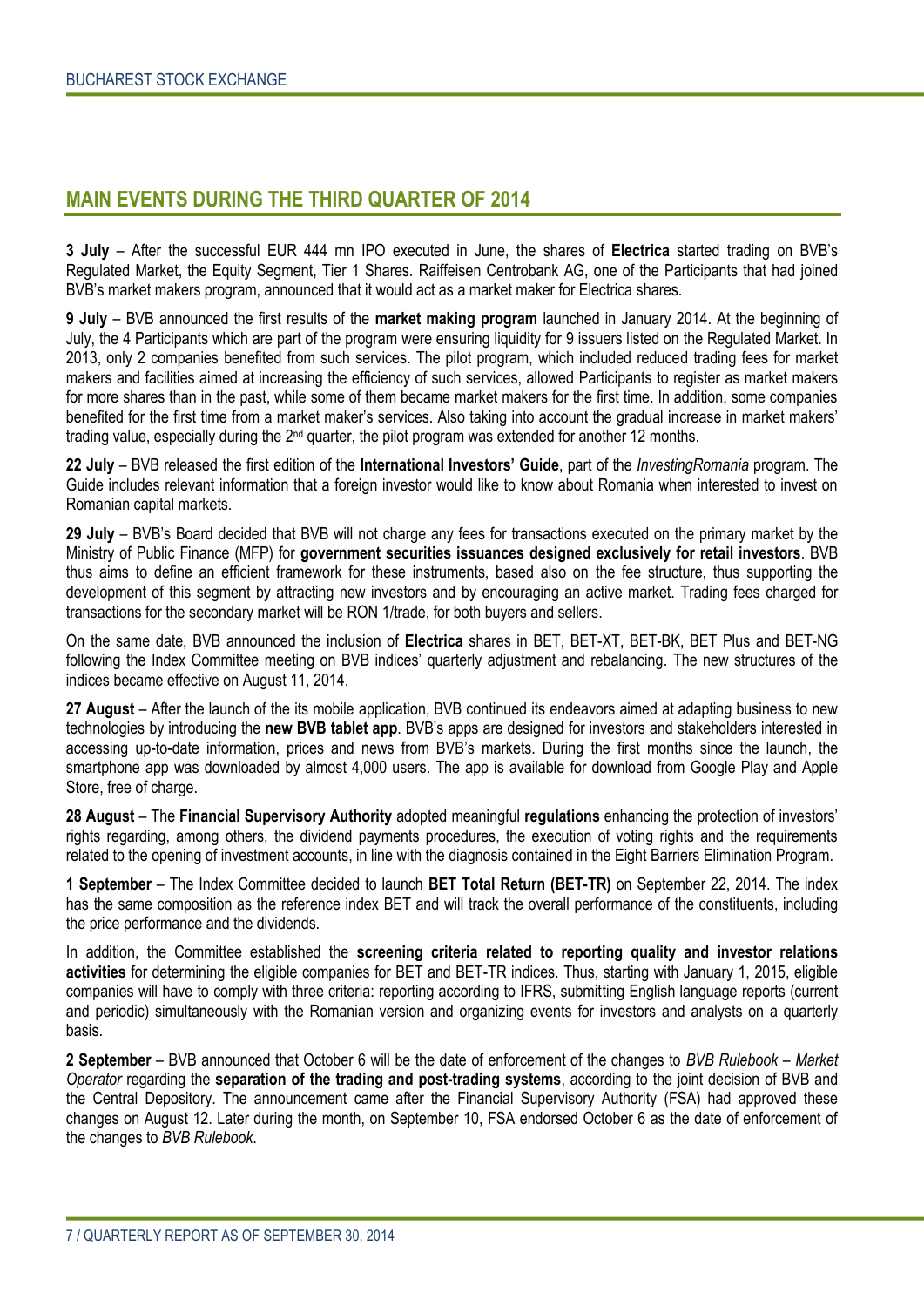**8 September** – BVB announced **lower trading fees to be charged starting with October 1** for trades executed on the Regular market, Rasdaq market, ATS and the Unlisted market. BVB's decision, which follows a similar move of the FSA to lower its own fees, is meant to encourage the trading activity and contribute to the development of the local capital market. Lower fees would apply to shares, fund units, rights, ETFs, structured products, bonds and government securities, with some exceptions for Deal markets. Thus, the fee for trading shares on the Regular and Odd Lot segments would fall to 0.04% for the buy side and 0.1% for the sell side of the trade. For bonds, the fee will be 0.01% for both the buyer and the seller.

**11 September** – **Ipopema Securities SA**, one of the leading Polish brokerage houses which recently became BVB member, performed its first trades on the local market.

**25 September** – A new issue of **benchmark government securities** issued by the Ministry of Public Finance (RON 734.25 mn nominal value, maturing in 2025, 4.75% interest rate) started trading on BVB's Debt securities – Treasury bonds tier.

On the same date, BVB announced further **measures to stimulate market makers' activity** which would become effective on October 1. These measures implied discounts to be provided to new entrants in the program for a 6-month period, while for existing market makers BVB will apply an additional incentives package, called the Revenue Sharing Scheme. The latter implies incentives which are directly linked with the percentage of the market maker's activity in the total traded value for a particular issuer in the main market.

During the 3<sup>rd</sup> quarter of the year, 23 new series of turbo certificates issued by Erste Bank and 2 new series of turbo certificates issued by SSIF Broker started trading on BVB's Structured Products segment. These instruments have indices, stocks (Volkswagen VZ, Deutsche Bank, Fondul Proprietatea, Banca Transilvania, OMV Petrom, Erste Group Bank), commodities and foreign exchange rates as underlying assets.

In addition, SSIF Broker issued the **first ever capital protection certificate**, having the shares of adidas AG as underlying asset. The certificate started trading at BVB on September 1.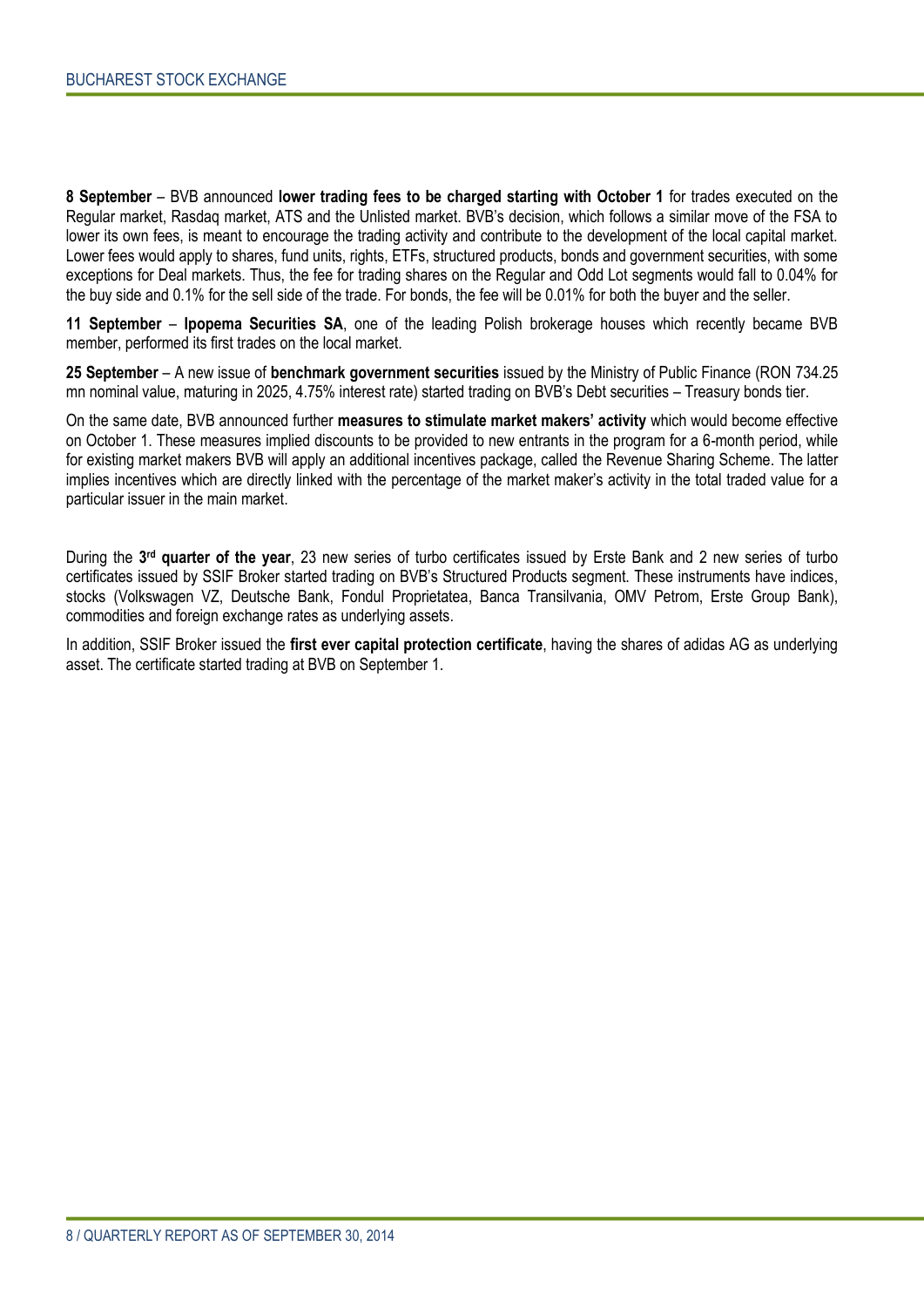### **BVB's OPERATING ACTIVITY<sup>3</sup>**













3 Source: BVB. The traded value is presented based on a "single counted" basis, includes DEAL trades and excludes public offers

 $\ddot{\phantom{a}}$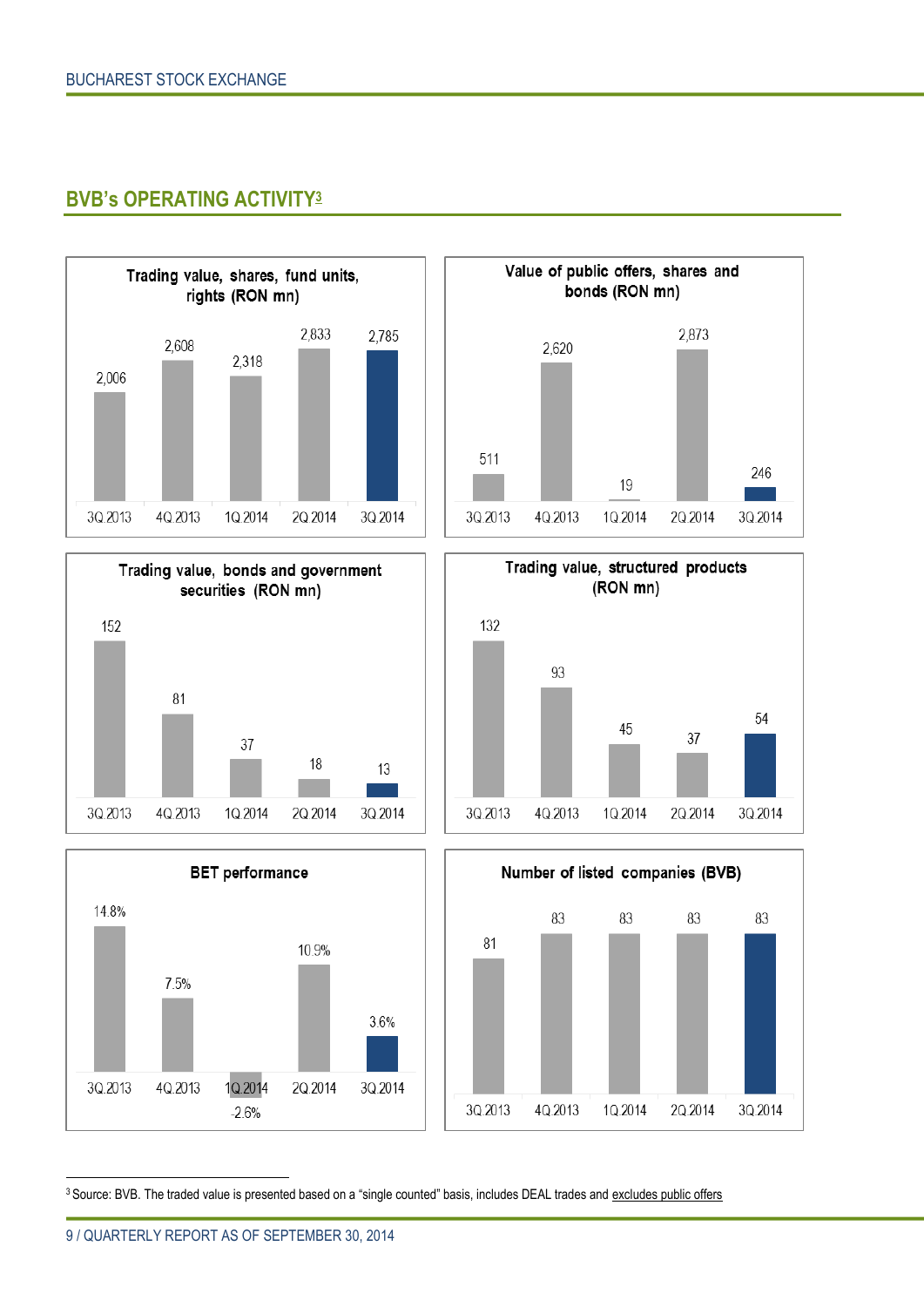#### **ANALYSIS OF FINANCIAL RESULTS**

The financial results are prepared according to the Romanian Accounting Standards (RAS) and in compliance with the rules and regulations of the Financial Supervisory Authority. The financial results as of September 30, 2014 are not audited.

### **Activity results for the third quarter of 2014**

News on world macroeconomic prospects have not brought substantial surprises over the third quarter of the year. Even though the US economy contracted during the first quarter of 2014, albeit on temporary weather conditions, for the full year the economic performance is expected to remain in positive territory, as all signs show that the US is rebounding. In Europe, the picture remained unchanged as well, with low inflation and slow recovery being the main items on authorities' agendas. These worries had prompted the European Central Bank (ECB) to introduce additional monetary policy measures in June, but without major positive effects as economic policies to support sustainable growth are still needed.

Meanwhile, emerging and developing countries faced declining GDP growth rates, led by China and South America, and geopolitical risks given the tensions in Ukraine and Middle East have become more prominent.

Financial markets suffered a temporary rise in volatility in July, mainly on heightened geopolitical risks, the reemerging issues for some European banks, and worries related to the future monetary policy of the US. This episode was short-lived, as sentiment improved. During August and September, financial markets continued to be influenced by expectations on more restrictive monetary policy in the US, signals from the BCE, macroeconomic indicators and quarterly financials released by companies.

Under the influence of international markets, July was the only month of the quarter when the reference index for the Romanian market, BET, registered a decline. For the full quarter, it marked a 3.6% increase. The performance was closely linked to Electrica's listing and the financial results released by companies over the reporting season. In addition, the low interest rate environment, stimulated by renewed monetary policy rate cuts to a record low of 3%, continued to push investors towards the asset management industry and the capital market.

In terms of liquidity, the stock market turnover excepting public offers stabilized at RON 2.79 bn, marking a slight 2% decline compared to the previous quarter. 3Q 2014 thus became the second best quarter in terms of equities turnover for the last 3 years. In y-o-y terms, the stock market turnover was almost 39% higher. The average daily turnover for the regular stock market reached RON 42 mn, 6% below the previous quarter, but maintained its significant double-digit growth rate compared to the previous year (up 32% above the 2013 figure).

During the analyzed period, deals performed on the public offers segment included the private placement of Transelectrica shares (RON 212.8 mn) and a tender offer initiated by Biofarm for a stake of its own capital, worth of RON 33.4 mn.

| <b>Profit and loss account</b><br>(RON mn) | 3Q 2014 | 2Q 2014 | Change<br>3Q 2014 vs 2Q 2014 | 3Q 2013 | Change<br>3Q 2014 vs 3Q 2013 |
|--------------------------------------------|---------|---------|------------------------------|---------|------------------------------|
| <b>Operating revenues, of which:</b>       | 6.19    | 8.45    | $-26.8%$                     | 4.80    | 29.0%                        |
| - sales revenues                           | 5.79    | 8.45    | $-31.5%$                     | 4.74    | 22.3%                        |
| <b>Operating expenses, of which:</b>       | 3.24    | 3.77    | $-14.1%$                     | 3.75    | $-13.5%$                     |
| - Personnel expenses                       | 1.75    | 1.74    | 0.6%                         | 2.23    | $-21.3%$                     |
| <b>Operating profit</b>                    | 2.94    | 4.68    | $-37.1%$                     | 1.05    | 181.5%                       |
| <b>Financial profit</b>                    | 1.45    | 0.37    | 291.4%                       | 0.39    | 272.5%                       |
| Pre-tax profit                             | 4.39    | 5.05    | $-13.0%$                     | 1.44    | 206.2%                       |
| <b>Net profit</b>                          | 3.69    | 4.25    | $-13.2%$                     | 1.22    | 202.1%                       |
| Earnings per share (RON)                   | 0.48    | 0.55    | $-13.2%$                     | 0.16    | 202.1%                       |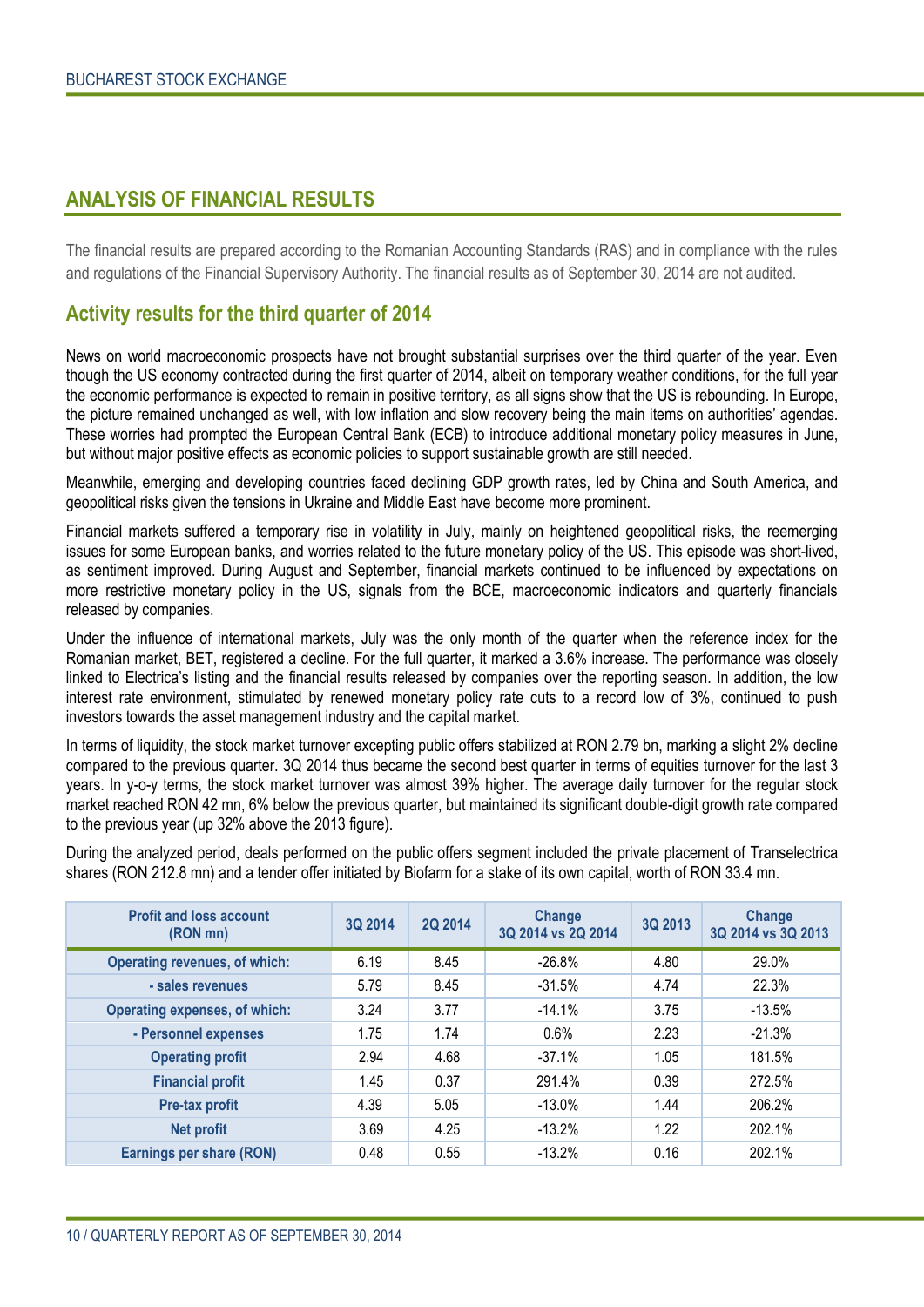Trading with fixed-income instruments (bonds and government securities) totaled RON 13 mn, while structured products turnover went up 45% q-o-q to RON 54 mn.

BVB's **trading revenues** reached RON 4.94 mn, 35% below the previous quarter, when the largest ever IPO took place at BVB, and by 23% higher compared to the year-ago period.

**Admission and maintenance fees charged to issuers** increased by 4% q-o-q to RON 0.37 mn, and by 14% y-o-y, on higher fees from listing structured products and additional fees for the new companies and bond issues listed over the past year. **Revenues from data vending** followed a slight upward path. **Fees from participants** increased as Ipopema, one of the leading Polish brokerage houses, also became a member of the Bucharest Stock Exchange.

During the analyzed period, BVB registered revenues from the in-house development of upgrades to Arena trading system and of other projects that would generate new intangible assets (software) worth of RON 0.4 mn.

**Operating revenues** for 3Q 2014 thus reached RON 6.19 mn, lower by 26.8% compared to 2Q 2014 and 29.0% above the figure registered in the year-ago period.









\* The trading value includes Deal trades and public offers

On the cost side, **operating expenses** reached RON 3.24 mn, one of the lowest levels of the past 2 years, as a result of the cost cutting measures initiated last year and continued in 2014. Operating expenses were down by 14.1% q-o-q, mainly due to lower marketing and promotion costs, expenses related to organizing events and BVB's annual shareholders' meeting, lower third party services costs. On the other hand, depreciation charges increased given the investments made mainly in IT, in the context of the significant infrastructure projects undertaken by BVB.

 $\begin{array}{c} \hline \end{array}$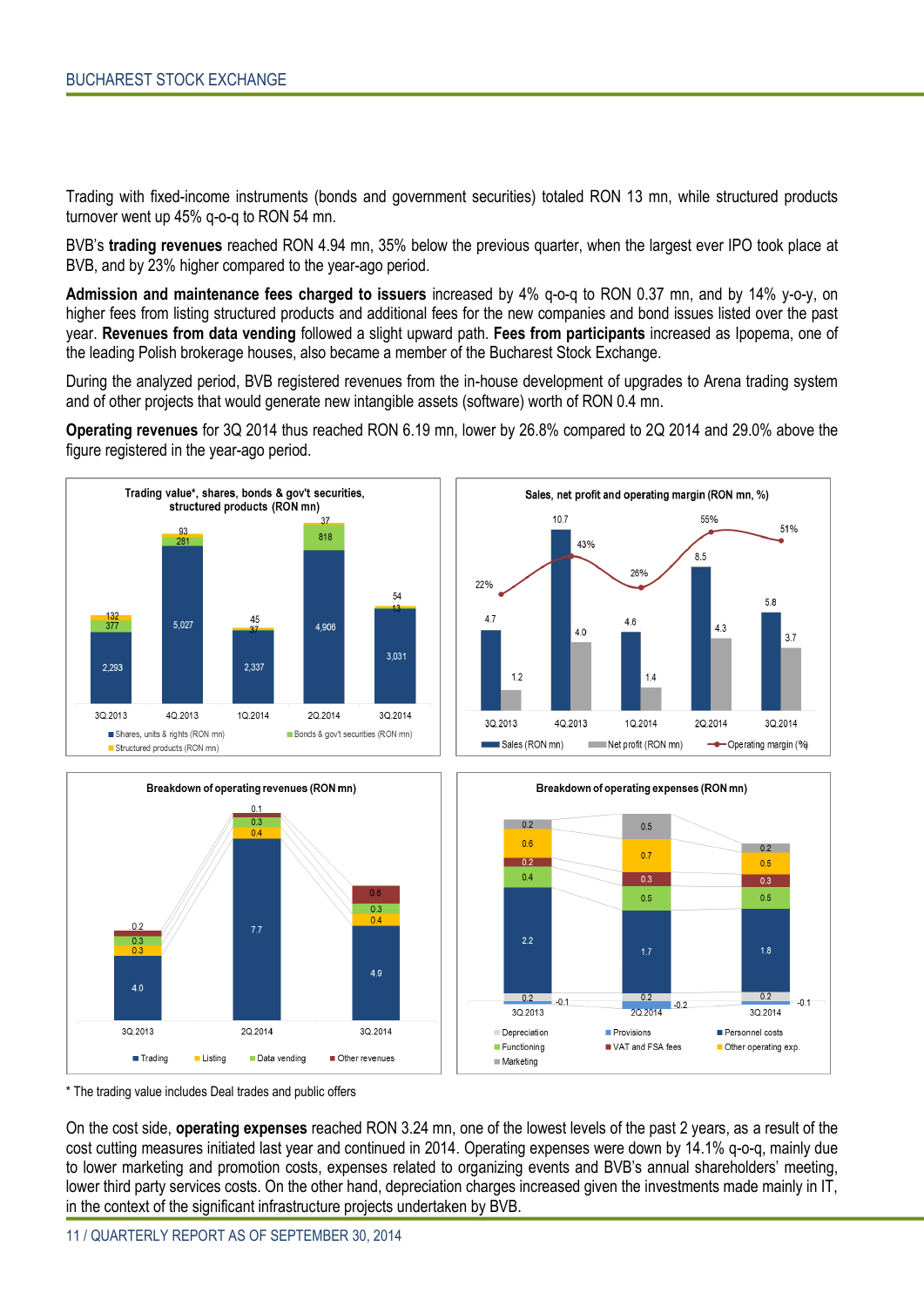Compared to 3Q 2013, when non-recurring restructuring costs were registered, operating costs are lower by 13.5%. Reduced third party services costs also contributed to the decline.

Given the trends in revenues and expenses described above, the **operating profit** reached RON 2.94 mn, almost 3 times higher compared to the year-ago period, but down by 37.1% q-o-q.

The **financial profit** reached RON 1.45 mn, showing strong growth rates in both q-o-q and y-o-y terms. After several quarters when adverse changes of RON/EUR and RON/USD rates resulted in revaluation differences and affected the financial result, the sharp depreciation of the local currency against the USD resulted in significant unrealized foreign exchange gains of RON 0.88 mn. BVB registered higher dividends from BVB's portfolio of shares, as well as the amortization of costs related to the acquisition of government securities.

BVB ended the third quarter of the year with a **net profit** of RON 3.69 mn, translating into **net earnings per share** of RON 0.48, 3 times above the year-ago figure and 13.2% below 2Q 2014.

### **Activity results for the first 9 months of 2014**

The first 9 months of 2014 ended with **sales revenues** of RON 18.88 mn, advancing by 38.5% compared to the prior-year period. Pro-development measures taken so far and the efforts made to pin the local market on investors' map have already showed results, visible in turnover values. Moreover, the privatization of Electrica via the stock exchange became the largest IPO ever at BVB (EUR 444 mn) and was also among the largest IPOs in Europe during the year, according to the *IPO Watch Europe* report issued by PwC.

Trading values including public offers increased by 56% y-o-y for the first 3 quarters of the year, to RON 10.3 bn, while the figure without public offers went up by 40% to approximately RON 8 bn. The average daily turnover for the regulated market excluding public offers remained well above the year-ago level, at RON 41.05 mn (EUR 9.24 mn), up more than 41% y-o-y.

In addition to **trading revenues**, which clearly benefited from the above-mentioned developments and marked a 43% y-o-y increase to RON 16.45 mn, all the other categories of revenues registered increases compared to the previous year. The new system of admission and maintenance fees for structured products, the registration of fees for the new companies and bonds listed over the past 12 months, the addition of a new brokerage house as participant at BVB, higher demand for data services and revenues from in-house developed Arena upgrades and other IT projects were all factors that influenced operating performance.

All translated into **operating revenues** of RON 19.39 mn, up by 41% compared to the year-ago period.

**Operating expenses** increased by 4.0% compared to the reported figure for the first 9 months of 2013, to RON 10.56 mn. The year-ago period includes however a non-recurring reversal of provision for the land (revenue of RON 1.02 mn) which if excluded would make the above-mentioned 4.0% increase turn into a 5% y-o-y decline.

| <b>Profit and loss account</b><br>(RON mn) | 9M.2014 | 9M.2013 | Change<br>9M.2014 vs 9M.2013 |
|--------------------------------------------|---------|---------|------------------------------|
| <b>Operating revenues, of which:</b>       | 19.39   | 13.75   | 41.0%                        |
| - sales revenues                           | 18.88   | 13.63   | 38.5%                        |
| <b>Operating expenses, of which:</b>       | 10.56   | 10.15   | 4.0%                         |
| - Personnel expenses                       | 5.16    | 5.84    | $-11.7%$                     |
| <b>Operating profit</b>                    | 8.83    | 3.60    | 145.3%                       |
| <b>Financial profit</b>                    | 2.27    | 2.61    | $-12.8%$                     |
| Pre-tax profit                             | 11.10   | 6.21    | 78.8%                        |
| <b>Net profit</b>                          | 9.33    | 5.46    | 70.9%                        |
| Earnings per share (RON)                   | 1.22    | 0.71    | 70.9%                        |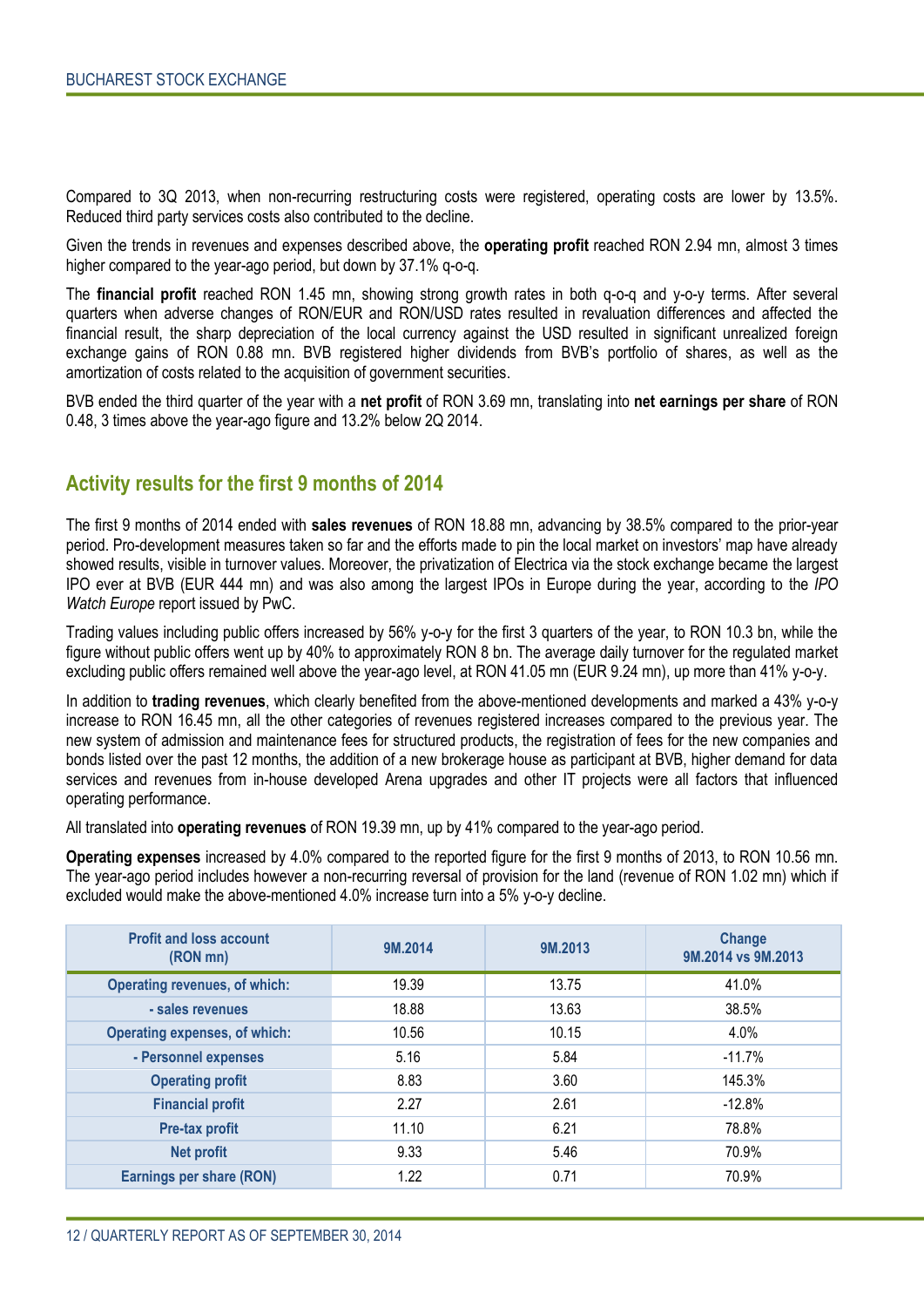Personnel costs declined by 11.7% y-o-y to RON 5.15 mn, as a result of the internal reorganization program that took place last year. Third-party expenses registered a 3.6% increase to RON 4.96 mn, given the higher costs with marketing & promotion, costs with organizing events and educational campaigns.

The resulting **operating result** was RON 8.83 mn at the end of the first 9 months of the year, 145% above the figure reported for the year-ago period.

The **financial result** declined by 12.8% y-o-y to RON 2.27 mn. Dividends from subsidiaries (i.e. the Central Depository) were zero during the analyzed period versus RON 0.36 mn during the first nine months of 2013, while interest earned for investments went 5% below the figure registered in the similar period of last year, to RON 2.02 mn. The depreciation of foreign currencies over the past months resulted in net revenues of RON 0.48 mn related to the revaluation of foreign currency-denominated investments, versus the net cost of RON 0.06 mn registered in the year-ago period. The amortization of costs related to the acquisition of government securities was 263 thousand RON for the first 9 months of 2014.

The **net profit** increased sharply by 70.9% year-on-year to RON 9.33 mn over the first 9 months of the year. The net margin for the analyzed period was 49.4%.

#### **Financial position as of September 30, 2014**

#### **Net assets**

At the end of September 2014, BVB's **total assets** were RON 103.84 mn, flattish compared to the figure reported at the beginning of the year. Out of this amount, non-current assets reached RON 71.86 mn and current assets of RON 31.80 mn.

**Non-current assets** increased by 16.8% (or RON 10.34 mn) since the beginning of the year. The net value of intangible assets increased to RON 0.73 mn, mostly determined by the development of new IT projects. Non-current financial assets reached RON 66.42 mn, up from RON 56.91 mn on January 1, following further acquisitions of long-term government bonds in local currency and EUR.

**Current assets** were RON 31.80 mn at the end of the reporting period, down 25.5% since the beginning of the year, as BVB gradually replaced investments in longer-term government bonds with shorter term deposits with a view to accessing higher interest rates. **Cash and short term investments** reached a total of RON 26.60 mn versus 37.45 mn at the beginning of the year. The decline in cash and investments was partly determined by the payment of RON 8.4 mn worth of dividends to BVB's shareholders, a procedure that had started in June 2014.

| <b>Assets</b><br>(RON mn)                                      | 30.09.2014 | 01.01.2014 | <b>Equity &amp; Liabilities</b><br>(RON mn) |        | 01.01.2014 |
|----------------------------------------------------------------|------------|------------|---------------------------------------------|--------|------------|
| <b>Non-current assets</b>                                      | 71.86      | 61.52      | <b>Shareholders' equity</b>                 | 98.11  | 97.82      |
| Current assets - total, of which:<br>- cash, bank accounts and | 31.80      | 42.70      | Payables, all due in less<br>than 1 year    | 5.04   | 5.54       |
| other short term financial<br><i>investments</i>               | 26.60      | 37.45      |                                             |        |            |
|                                                                | 0.18       | 0.18       | <b>Provisions</b>                           | 0.07   | 0.37       |
| <b>Prepaid expenses</b>                                        |            |            | <b>Deferred revenues</b>                    | 0.62   | 0.66       |
| <b>Total assets</b>                                            | 103.84     | 104.39     | <b>Total equity &amp; liabilities</b>       | 103.84 | 104.39     |

BVB's **debt** at the end of September 2014, due in less than 1 year, amounted to RON 5.04 mn, 9.0% lower compared to the beginning of the year. The amount included liabilities to BVB's shareholders' (dividends payable), liabilities to the company's employees, to the state budget and the social security budget, not due at the end of the analyzed period.

**Shareholders' equity** increased slightly to RON 98.11 mn, as a combined effect of the registration of the net profit accumulated so far in the year and the transfer of the retained profit to dividends payable (short-term debt) based on the shareholders' resolutions.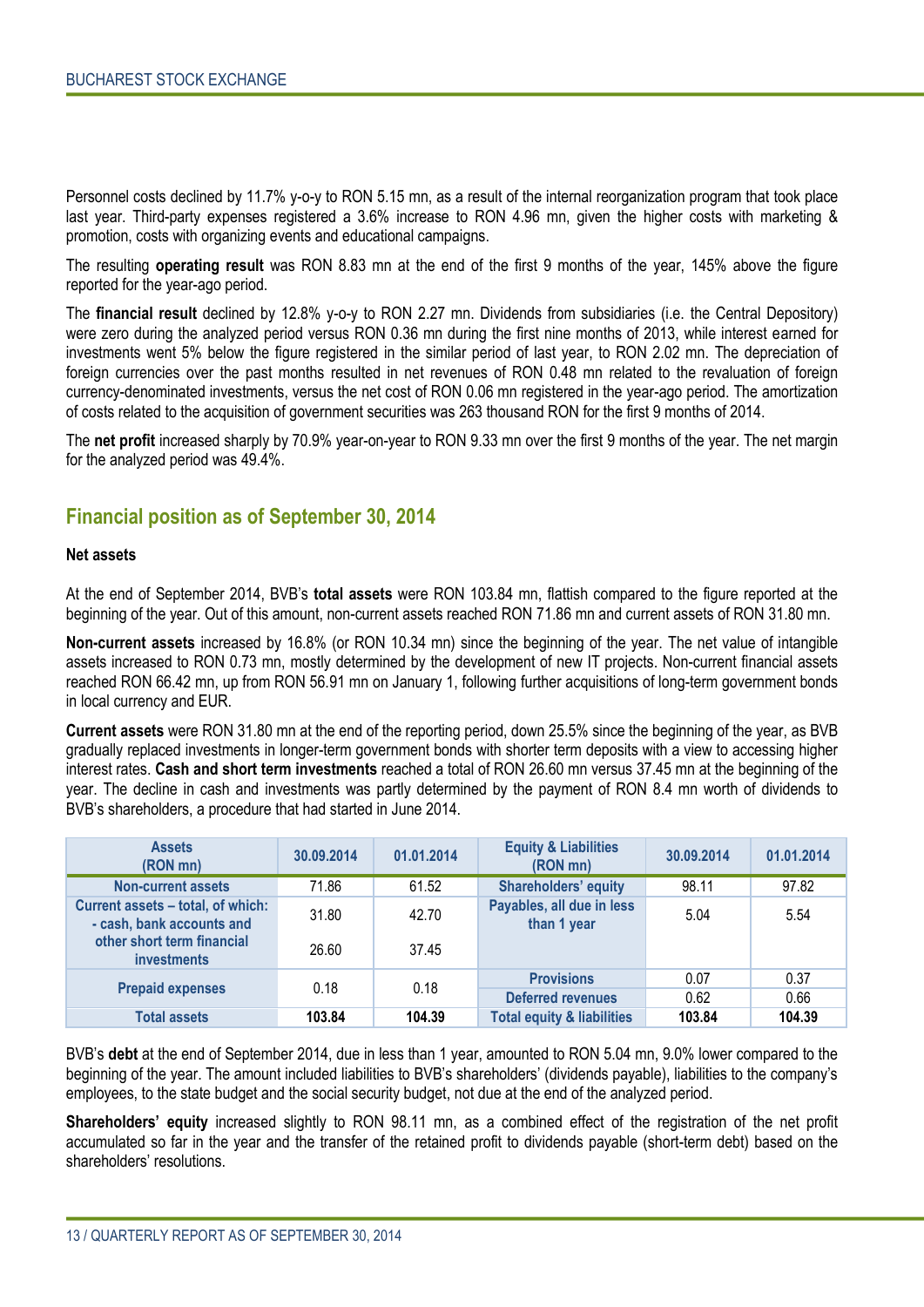### **EXPECTATIONS FOR THE LAST QUARTER OF 2014**

The final quarter of the year is expected to bring further developments for the local capital market, some already producing effects at the time of writing this report. The separation of trading and post-trading systems and the newly implemented 2 day timeframe for the settlement of trades were successful endeavors that would bring the Romanian capital market closer to its stated goal of accessing the Emerging markets category. The segregation of the two systems would also bring along other advantages, including the higher efficiency of trades, better risk management for BVB member Participants, significantly reduced order round-trip times and increased flexibility of allocations in post-trading.

One of the measures most awaited by the investor community, the reduction of trading fees, also came into effect as of October 1. With similar fee-cutting measures implemented by FSA, trading activity is expected to be revitalized as investors would take advantage of the lower costs.

Liquidity should also be supported by the new facilities implemented also on October 1 to the already existing market making program. In addition, the Issuer's market maker project is in preparation – at present BVB is identifying companies and participants willing to enter the program.

The final quarter of the year will bring further developments in the area of market transparency and liquidity. As per the new provisions included in the *BVB Rulebook*, issuers will be encouraged to submit current reports as soon as possible and even during the trading session. In addition, an issuer's financial instruments will not be suspended from trading anymore during the issuer's General Shareholders Meeting. Market liquidity will thus be supported by a continuous flow of information, which would also increase investors' awareness and involvement in the market.

At a further date, a new market segmentation will apply, also stipulated in *BVB Rulebook* and endorsed by the FSA. The regulated market will be restructured by replacing the tiers 1, 2 and 3 for shares with Premium and Standard tiers, each new category coming with new requirements which will ease investors' apprehension of the investment opportunities available.

A number of new provisions refer to the new corporate governance framework with which issuers will be encouraged to comply. The aim is for investors to have an accurate and up-to-date picture of the corporate governance status of listed companies, key for building confidence and trust.

BVB's projects for the near future also involve the new market AeRO, designed for small & medium-sized companies looking for efficient financing opportunities, which is scheduled to be launched soon.

The recently approved law regarding the status of companies listed on Rasdaq market will most probably translate into increased activity later in 2015, as companies will have to choose from listing on BVB regulated market, the alternative trading system and delisting. BVB will thus gain from adding new issuers to its markets, enhancing its offer of financial instruments available for trading.

The results of the final quarter will be influenced, similarly to the previous year, by the registration of higher operating expenses in correlation with the performance. BVB will intensify its efforts to promote the Romanian capital market, its accomplishments and structural reform to both local and international investor communities.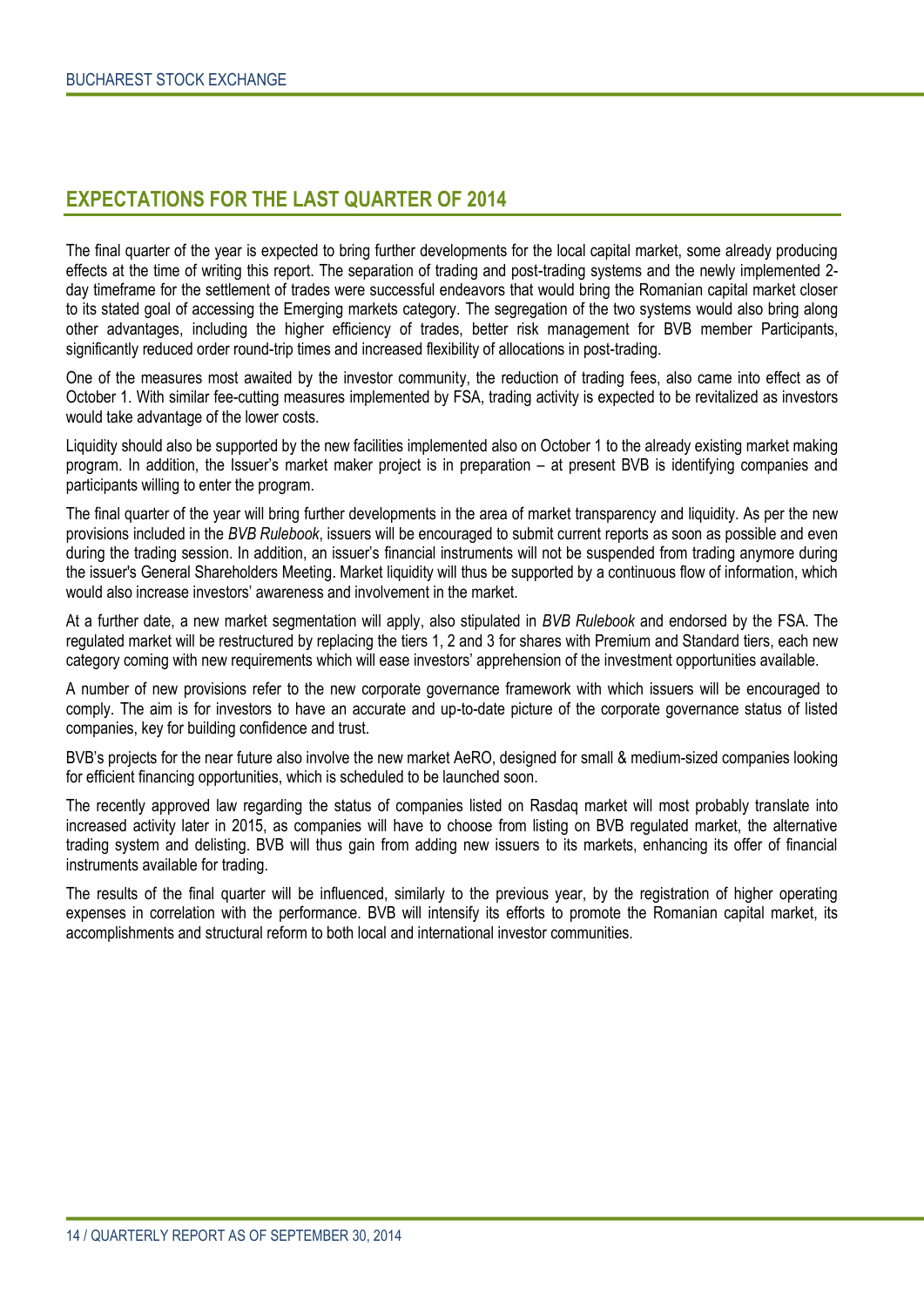### **ANNEXES**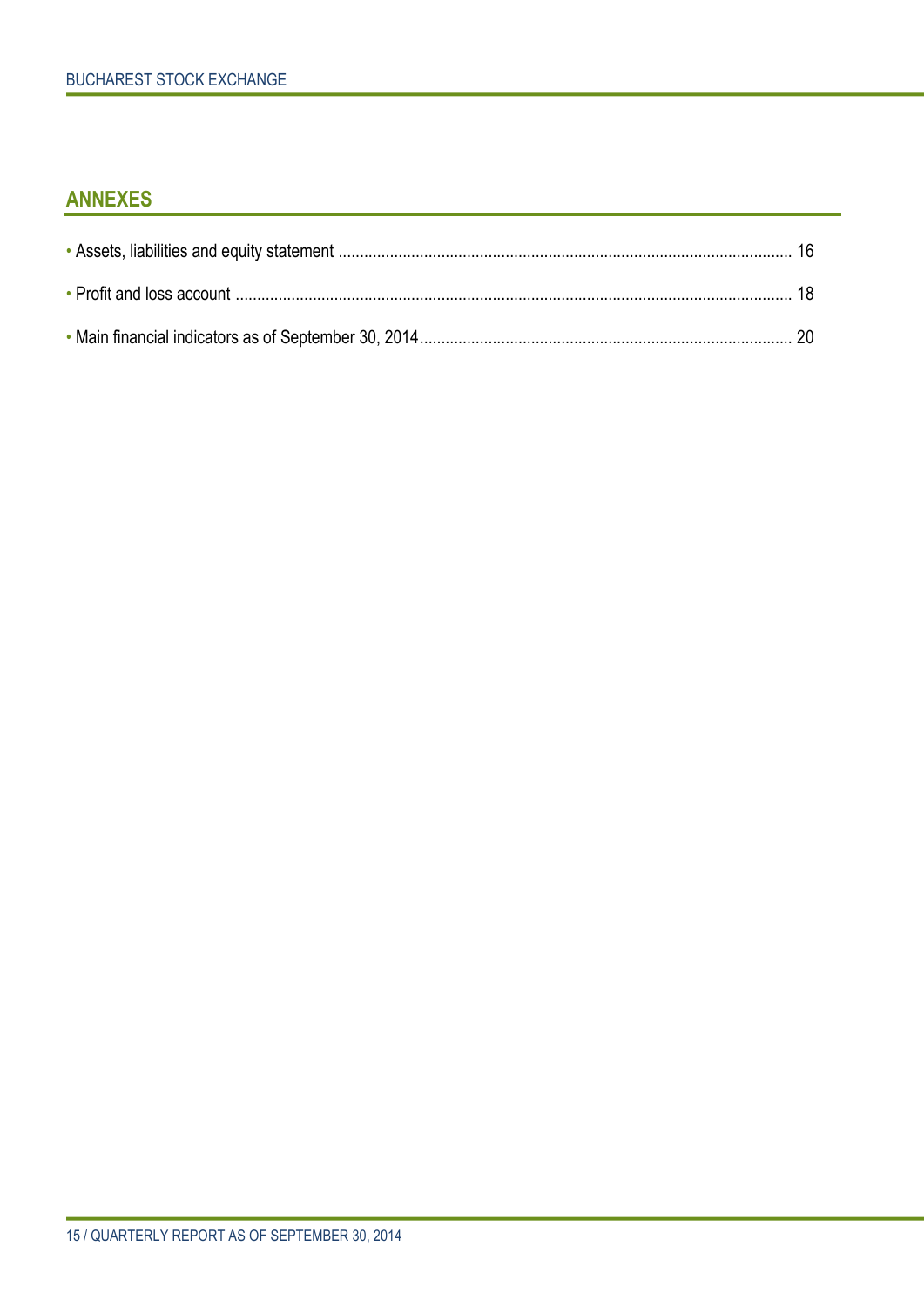## **Assets, liabilities and equity statement**

All amounts are indicated in RON, unless otherwise stated

| <b>Indicator</b>                                                                                               |            | <b>Balance as at</b> |                |  |
|----------------------------------------------------------------------------------------------------------------|------------|----------------------|----------------|--|
|                                                                                                                | <b>Row</b> | 30.09.2014           | 01.01.2014     |  |
| <b>A. NON-CURRENT ASSETS</b>                                                                                   |            |                      |                |  |
| Intangible assets                                                                                              |            |                      |                |  |
| 3. Licenses, other intangible assets (acc. 205+208-2805-2808-2905-2908)                                        | 3          | 389,069              | 70,245         |  |
| 5. Advance payments and intangible non-current assets in progress (acc. 233+234-2933)                          | 5          | 341,044              | $\overline{0}$ |  |
| Total intangible assets (row 01 to 05)                                                                         | 6          | 730,113              | 70,245         |  |
| Tangible assets                                                                                                |            |                      |                |  |
| 1. Land and constructions (acc. 211+212-2811-2812-2911-2912)                                                   | 7          | 3,344,100            | 3,344,100      |  |
| 2. Equipment and machinery (acc. 214-2814-2914)                                                                | 8          | 916,062              | 808,041        |  |
| 3. Other equipment and furniture (acc. 214-2814-2914)                                                          | 9          | 445,773              | 388,840        |  |
| 4. Advance payments and tangible assets in progress (acc. 231+232-2931)                                        | 10         | $\overline{0}$       | $\overline{0}$ |  |
| Total tangible assets (row 07 la 10)                                                                           | 11         | 4,705,935            | 4,540,981      |  |
| <b>Financial assets</b>                                                                                        |            |                      |                |  |
| 1. Shares held in subsidiaries (acc. 261-2961)                                                                 | 12         | 26,231,326           | 26,231,326     |  |
| 5. Investments held as financial assets<br>(acc. 262+264+265+266-2696-2962-2964)                               | 16         | 1,339,921            | 1,358,109      |  |
| 6. Other receivables (acc. 2673+2674+2678+2679-2966-2969)                                                      | 17         | 38,851,375           | 29,315,934     |  |
| Total financial assets (rows 12 to 17)                                                                         | 18         | 66,422,622           | 56,905,369     |  |
| <b>TOTAL NON-CURRENT ASSETS (rows 06+11+18)</b>                                                                | 19         | 71,858,670           | 61,516,595     |  |
| <b>B. CURRENT ASSETS</b>                                                                                       |            |                      |                |  |
| Inventories                                                                                                    |            |                      |                |  |
| 3. Advance payments for purchases of inventories (acc. 4091)                                                   | 22         | <u>108</u>           | $\overline{0}$ |  |
| Total inventories (row 20 la 22)                                                                               | 23         | 108                  | 0              |  |
| <b>Receivables</b>                                                                                             |            |                      |                |  |
| 1. Trade receivables<br>(acc. 2675*+2676*+2678*+2679*-2966*-2969*+4092+411+413+418-491)                        | 24         | 2,701,963            | 2,433,141      |  |
| 2. Receivables from affiliates (acc. 4511+4518-4951)                                                           | 25         | 0                    | 0              |  |
| 4. Other receivables (acc. 425+4282+431+437+4382+441+4424+4428+444+445+446+<br>447+4482+4582+461+473-496+5187) | 27         | 2,500,963            | 2,812,685      |  |
| Total receivables (row 24 to 28)                                                                               | 29         | 5,202,926            | 5,245,826      |  |
| Short term financial investments                                                                               |            |                      |                |  |
| 2. Other short term financial investments<br>(acc. 5031+5032+505+5061+5062+5071+5072+5081+5082++5113+5114)     | 31         | 25,201,587           | 35,119,284     |  |
| Total short term financial investments (rows 30 to 31)                                                         | 32         | 25,201,587           | 35,119,284     |  |
| IV. Cash and bank accounts<br>(acc. 5112+5121+5122+5123+5124+5125+5311+5314+5321+5322+5323++542)               | 33         | 1,399,592            | 2,331,872      |  |
| TOTAL CURRENT ASSETS (rows 23+29+32+33)                                                                        | 34         | 31,804,213           | 42,696,982     |  |
| C. PREPAID EXPENSES (acc. 471)                                                                                 | 35         | 176,016              | 175,058        |  |
| <b>D. PAYABLES WITHIN ONE YEAR</b>                                                                             |            |                      |                |  |
| 3. Advance payments from clients (acc. 419)                                                                    | 38         | 103,304              | 107,570        |  |
| 4. Trade payables (acc. 401+404+408)                                                                           | 39         | 526,789              | 667,357        |  |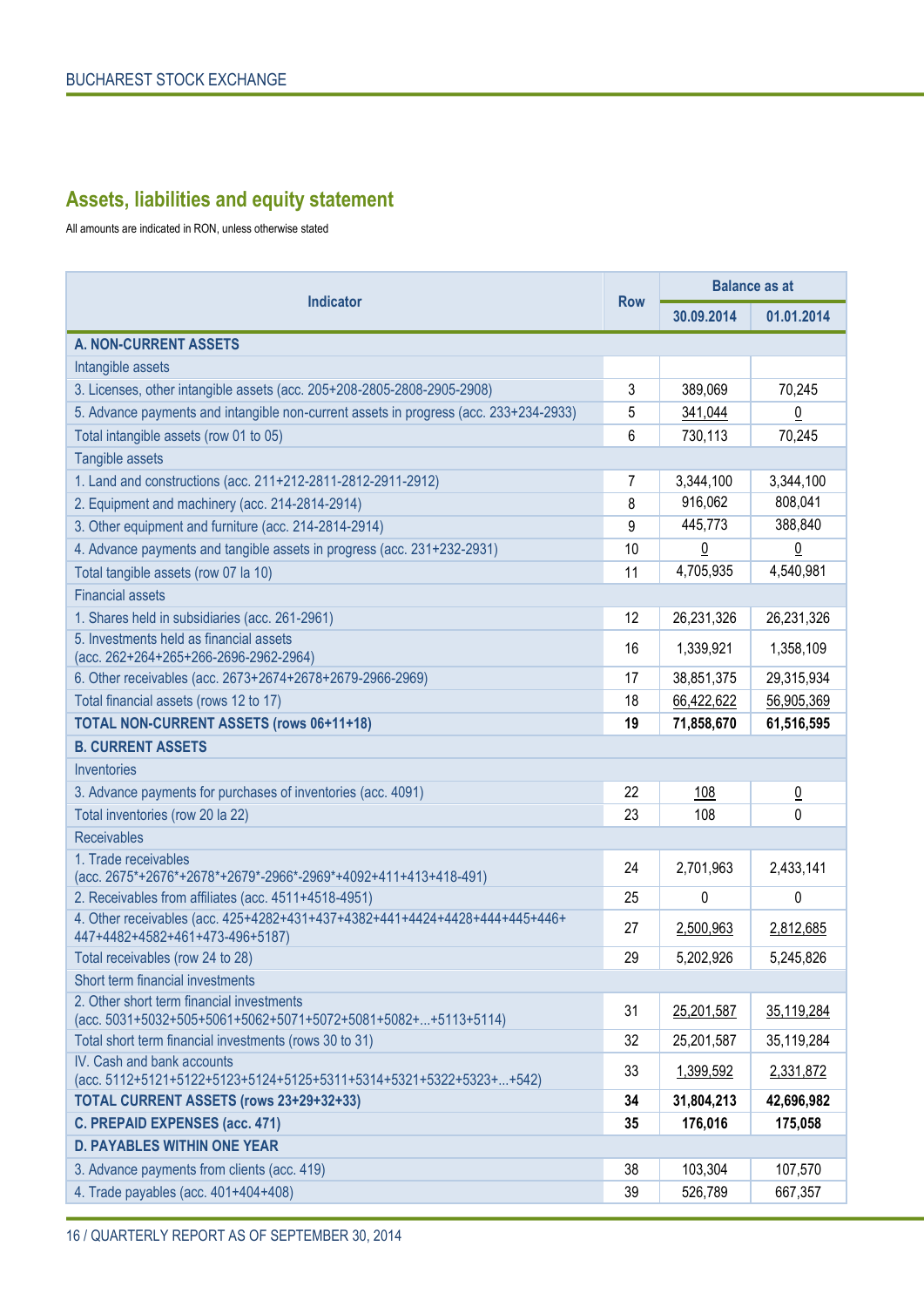|                                                                                                                   |            | <b>Balance as at</b> |                |  |
|-------------------------------------------------------------------------------------------------------------------|------------|----------------------|----------------|--|
| <b>Indicator</b>                                                                                                  | <b>Row</b> | 30.09.2014           | 01.01.2014     |  |
| 8. Other payables, including tax and social security payables<br>(acc. 1623+1626+167+1687+2698+421+423+424++5197) | 43         | 4,411,248            | 4,764,777      |  |
| Total payables within one year (rows 36 to 43)                                                                    | 44         | 5,041,341            | 5,539,704      |  |
| E. NET CURRENT ASSETS OR NET CURRENT LIABILITIES (rows 34+35-44-60.2)                                             | 45         | 26,318,011           | 36,670,241     |  |
| F. TOTAL ASSETS LESS CURRENT LIABILITIES (rows 19+45-60.1)                                                        | 46         | 98,176,681           | 98,186,836     |  |
| <b>G. PAYABLES WITHIN MORE THAN ONE YEAR</b>                                                                      |            |                      |                |  |
| 8. Other payables, including tax and social security payables                                                     | 54         | $\overline{0}$       | $\overline{0}$ |  |
| Total payables within more than 1 year (row 47 to 54)                                                             | 55         | 0                    | 0              |  |
| <b>H. PROVISIONS</b>                                                                                              |            |                      |                |  |
| 1. Pension and other similar provisions (acc. 1515)                                                               | 56         | 67,366               | 269,506        |  |
| 2. Other provisions (acc. 1511+1512+1513+1514+1518)                                                               | 58         | 0                    | 100,000        |  |
| <b>TOTAL PROVISIONS (rows 56+57+58)</b>                                                                           | 59         | 67,366               | 369,506        |  |
| I. DEFERRED REVENUE (row 60.1+60.2+60.3)                                                                          | 60         | 620,877              | 662,095        |  |
| 2. Deferred revenue                                                                                               | 60.2       | 620,877              | 662,095        |  |
| <b>J. SHARE CAPITAL AND RESERVES</b>                                                                              |            |                      |                |  |
| Capital (rows 62+63), of which:                                                                                   | 61         | 76,741,980           | 76,741,980     |  |
| - paid-in subscribed capital (acc. 1012)                                                                          | 63         | 76,741,980           | 76,741,980     |  |
| Share premium (acc. 104)                                                                                          | 64         | 8                    | 8              |  |
| Revaluation reserves (acc. 105)                                                                                   |            |                      |                |  |
| - Credit balance                                                                                                  | 65         | 2,325,080            | 2,325,080      |  |
| - Debit balance                                                                                                   | 66         | 0                    | 0              |  |
| Reserves (rows 68 to 73-74)                                                                                       | 67         | 9,712,308            | 9,712,158      |  |
| Legal reserves (acc. 1061)<br>1.                                                                                  | 68         | 5,800,353            | 5,800,353      |  |
| Reserves for bonus shares received (acc. 1065*)<br>2.                                                             | 70         | 2,413,197            | 2,413,197      |  |
| Reserves representing the surplus from reevaluation reserves (acc. 1067)<br>3.                                    | 72         | 57,109               | 57,109         |  |
| Other reserves (acc. 1068)<br>4.                                                                                  | 73         | 1,441,649            | 1,441,499      |  |
| <b>Retained earnings</b>                                                                                          |            |                      |                |  |
| Profit - Credit balance                                                                                           | 77         | 0                    | 0              |  |
| Loss - Debit balance                                                                                              | 78         | 0                    | $\mathbf 0$    |  |
| Result for the year                                                                                               |            |                      |                |  |
| Profit (acc. 121) - Credit balance                                                                                | 79         | 9,329,939            | 9,484,404      |  |
| Loss (acc. 121) - Debit balance                                                                                   | 80         | 0                    | 0              |  |
| Profit distribution (acc. 129)                                                                                    | 81         | $\underline{0}$      | 446,300        |  |
| <b>TOTAL SHAREHOLDERS' EQUITY</b><br>(row 61+64+65-66+67+75-76+77-78-79)                                          | 82         | 98,109,315           | 97,817,330     |  |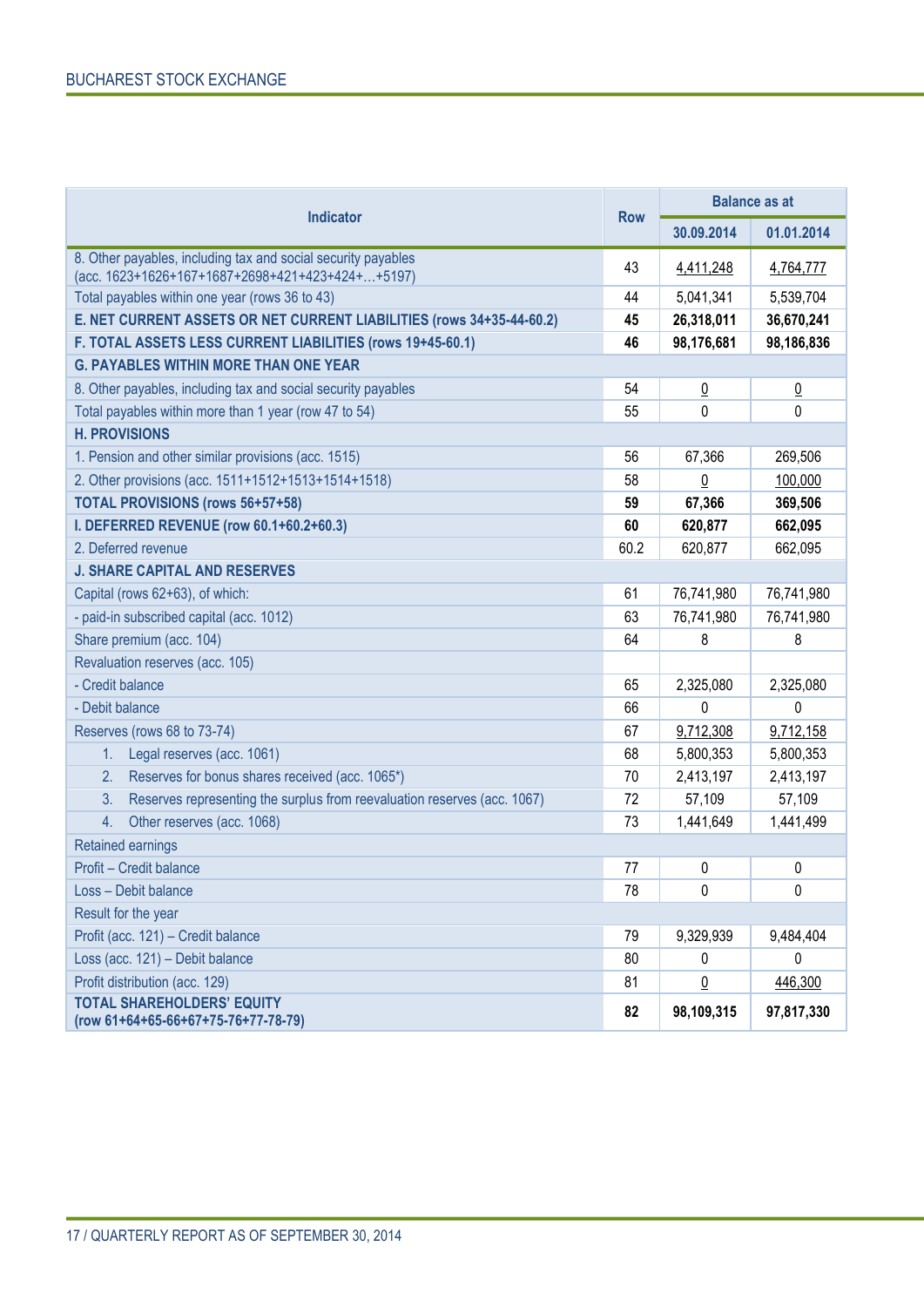### **Profit and loss account**

All amounts are indicated in RON, unless otherwise stated

| <b>Indicator</b>                                                                           |              | 3Q           |            | <b>9M</b>  |             |
|--------------------------------------------------------------------------------------------|--------------|--------------|------------|------------|-------------|
|                                                                                            |              | 01.07.2014   | 01.07.2013 | 01.01.2014 | 01.01.2013  |
|                                                                                            |              | 30.09.2014   | 30.09.2013 | 30.09.2014 | 30.09.2013  |
| 1. Sales revenues                                                                          | $\mathbf{1}$ | 5,790,427    | 4,736,451  | 18,884,403 | 13,633,815  |
| 3. Production made by the entity for its own use and capitalized                           | 6            | 386,573      | 0          | 386,573    | 0           |
| 4. Other operating revenues (acc. 7417+758)                                                | 7            | 9,167        | 59,356     | 120,029    | 117,357     |
| Operating revenues - TOTAL (rows 01+04-05+06+07)                                           | 8            | 6,186,167    | 4,795,807  | 19,391,005 | 13,751,172  |
| 5. Material expenses and other third party expenses<br>(rows 10 to 12)                     | 9            | 66,453       | 76,958     | 217,584    | 229,615     |
| Consumable materials expenses (acc. 602-7412)                                              | 10           | 26,560       | 22,556     | 74,706     | 74,755      |
| Other material expenses (acc. 603+604)                                                     | 11           | 5,114        | 18,059     | 33,581     | 29,831      |
| Other third party expenses (water and energy)<br>(acc. 605-7413)                           | 12           | 34,779       | 36,343     | 109,297    | 125,029     |
| 6. Personnel expenses (rows 14+15)                                                         | 13           | 1,753,486    | 2,226,727  | 5,158,975  | 5,842,432   |
| - Base personnel salaries (acc. 641+642-7414)                                              | 14           | 1,398,000    | 1,751,827  | 4,055,032  | 4,507,271   |
| - Social security contributions (acc. 645-7415)                                            | 15           | 355,486      | 474,900    | 1,103,943  | 1,335,161   |
| 7a. Adjustments of tangible and intangible assets (rows 17-18)                             | 16           | 190,755      | 175,853    | 523,372    | $-507,835$  |
| a.1) Expenses (acc. 6811+6813)                                                             | 17           | 190,755      | 175,853    | 523,372    | 511,185     |
| a. 2) Revenues (acc. 7813+7815)                                                            | 18           | 0            | 0          | 0          | 1,019,020   |
| 7b. Adjustments of current assets (rows 20-21)                                             | 19           | 0            | $-10,037$  | <u>0</u>   | $-1,619$    |
| b.1) Expenses (acc. 654+6814)                                                              | 20           | $\mathbf 0$  | 0          | 0          | 8,418       |
| b.2) Revenues (acc. 754+7814)                                                              | 21           | 0            | 10,037     | 0          | 10,037      |
| 8. Other operating expenses (rows 23 to 25)                                                | 22           | 1,298,483    | 1,346,298  | 4,964,692  | 4,792,434   |
| Third party expenses (acc. 611+612+613+614+<br>a)<br>621+622+623+624+625+626+627+628-7416) | 23           | 1,035,380    | 1,157,190  | 4,076,892  | 3,951,896   |
| Other taxes, duties and similar expenses (acc. 635)<br>b)                                  | 24           | 263,101      | 184,292    | 865,839    | 834,590     |
| Compensation expenses, donations and disposed<br>c)<br>assets (acc. 658)                   | 25           | 2            | 4,816      | 21,961     | 5,948       |
| Adjustments for provisions (rows 27-28)<br>d)                                              | 26           | $-67,380$    | $-66,000$  | $-302,140$ | $-203,272$  |
| d.1) Expenses (acc. 6812)                                                                  | 27           | $\theta$     | 0          | 0          | 0           |
| d.2) Revenues (acc. 7812)                                                                  | 28           | 67,380       | 66,000     | 302,140    | 203,272     |
| <b>Operating expenses - TOTAL</b><br>(row 09+13+16+19+22+26)                               | 29           | 3,241,797    | 3,749,799  | 10,562,483 | 10,151,755  |
| <b>Operating result</b>                                                                    |              |              |            |            |             |
| - Profit (rows 08-29)                                                                      | 30           | 2,944,370    | 1,046,008  | 8,828,522  | 3,599,417   |
| - Loss (rows 29-08)                                                                        | 31           | 0            | 0          | 0          | 0           |
| <b>Financial revenues</b>                                                                  |              |              |            |            |             |
| 9. Revenues from investments in associates (acc. 7613)                                     | 32           | $\mathbf 0$  | 0          | 0          | $\mathbf 0$ |
| 10. Revenues from other financial investments (acc. 7611+7612)                             | 34           | 40,480       | 9,307      | 52,153     | 378,667     |
| - of which revenues from affiliates (acc. 7611)                                            | 35           | $\mathbf{0}$ | 0          | 0          | 355,445     |
| 11. Interest earned (acc. 766)                                                             | 36           | 642,430      | 624,141    | 2,021,319  | 2,128,302   |
| 12. Other financial revenues (acc.<br>7616+7617+762+763+764+765+767+768)                   | 38           | 879,189      | 356,332    | 1,232,801  | 1,988,020   |

18 / QUARTERLY REPORT AS OF SEPTEMBER 30, 2014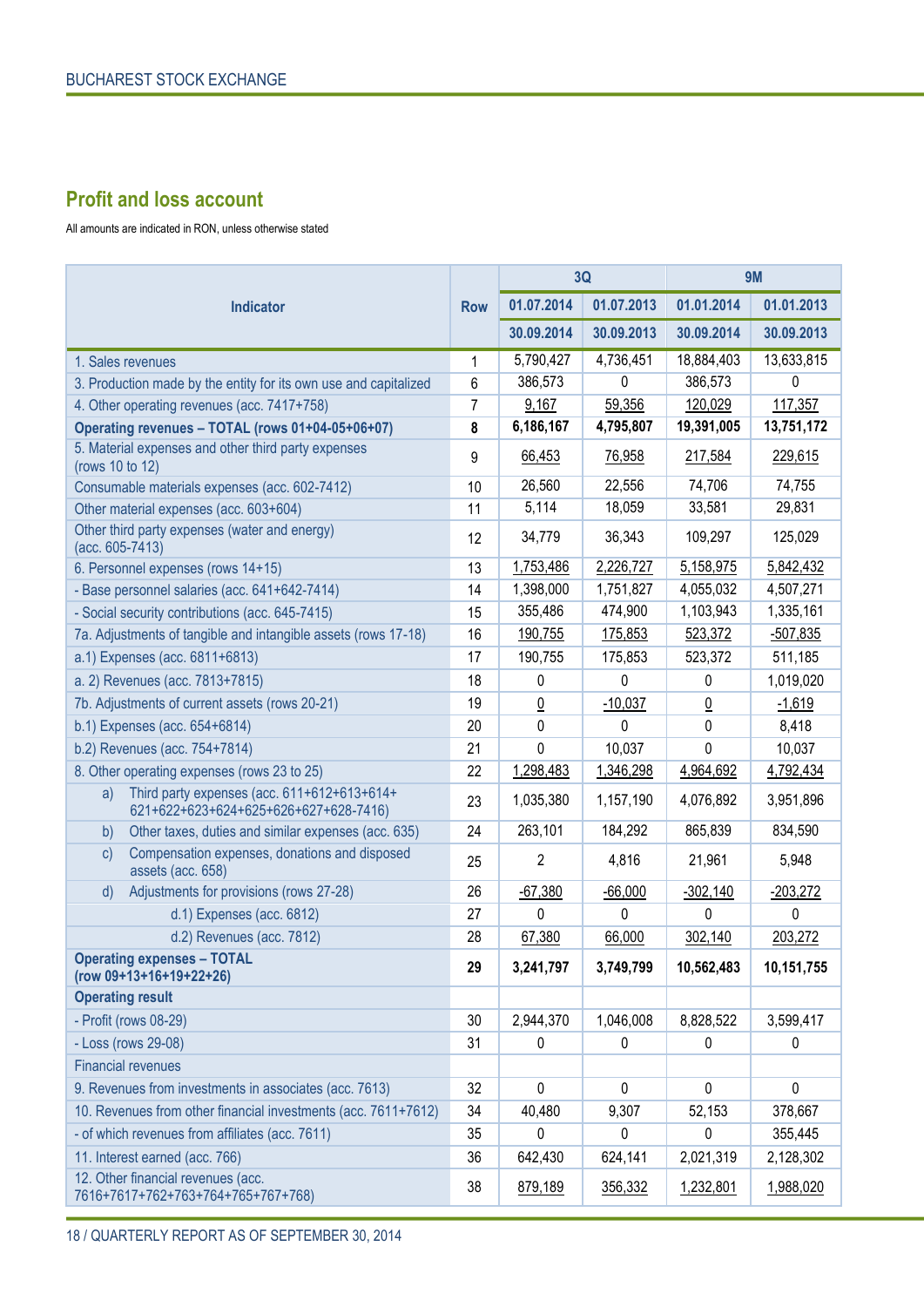|                                                                                                              |            | <b>3Q</b>  |            | <b>9M</b>  |              |
|--------------------------------------------------------------------------------------------------------------|------------|------------|------------|------------|--------------|
| <b>Indicator</b>                                                                                             | <b>Row</b> | 01.07.2014 | 01.07.2013 | 01.01.2014 | 01.01.2013   |
|                                                                                                              |            | 30.09.2014 | 30.09.2013 | 30.09.2014 | 30.09.2013   |
| <b>Financial revenues - TOTAL</b><br>(rows 32+34+36+38)                                                      | 39         | 1,562,099  | 989,780    | 3,306,273  | 4,494,989    |
| 12. Adjustments of financial assets and of financial investments<br>classified as current assets (row 41-42) | 40         | 108,494    | $-43,131$  | 281,937    | $-162, 123$  |
| Expenses (acc. 686)                                                                                          | 41         | 145,951    | 12,039     | 393,220    | 47,377       |
| Revenues (acc. 786)                                                                                          | 42         | 37,457     | 55,170     | 111,283    | 209,500      |
| 13. Other financial expenses<br>(acc. 663+664+665+667+668)                                                   | 45         | 3,908      | 643,701    | 750,146    | 2,047,705    |
| Financial expenses - TOTAL (row 40+43+45)                                                                    | 46         | 112,402    | 600,570    | 1,032,083  | 1,885,582    |
| <b>Financial result</b>                                                                                      |            |            |            |            |              |
| - Profit (row 39-46)                                                                                         | 47         | 1,449,697  | 389,210    | 2,274,190  | 2,609,407    |
| - Loss (row 46-39)                                                                                           | 48         | 0          | 0          | 0          | $\mathbf{0}$ |
| <b>14. Current result</b>                                                                                    |            |            |            |            |              |
| - Profit (row 08+39-29-46)                                                                                   | 49         | 4,394,067  | 1,435,218  | 11,102,712 | 6,208,824    |
| - Loss (row 29+46-08-39)                                                                                     | 50         | 0          | 0          | 0          | $\mathbf 0$  |
| Total revenues (row 08+39+51)                                                                                | 55         | 7,748,266  | 5,785,587  | 22,697,278 | 18,246,161   |
| Total expenses (row 29+46+52)                                                                                | 56         | 3,354,199  | 4,350,369  | 11,594,566 | 12,037,337   |
| <b>Pre-tax result</b>                                                                                        |            |            |            |            |              |
| - Profit (row 55-56)                                                                                         | 57         | 4,394,067  | 1,435,218  | 11,102,712 | 6,208,824    |
| - Loss (row 56-55)                                                                                           | 58         | 0          | $\Omega$   | $\Omega$   | 0            |
| 18. Income tax expenses                                                                                      | 59         | 700,110    | 212,330    | 1,772,773  | 749,056      |
| <b>Result for the year</b>                                                                                   |            |            |            |            |              |
| - Profit (row 57-59-60)                                                                                      | 61         | 3,693,957  | 1,222,888  | 9,329,939  | 5,459,768    |
| - Loss (row 58+59+60) or (row 59+60-57)                                                                      | 62         | 0          | 0          | 0          | 0            |

LUDWIK LESZEK SOBOLEWSKI General Manager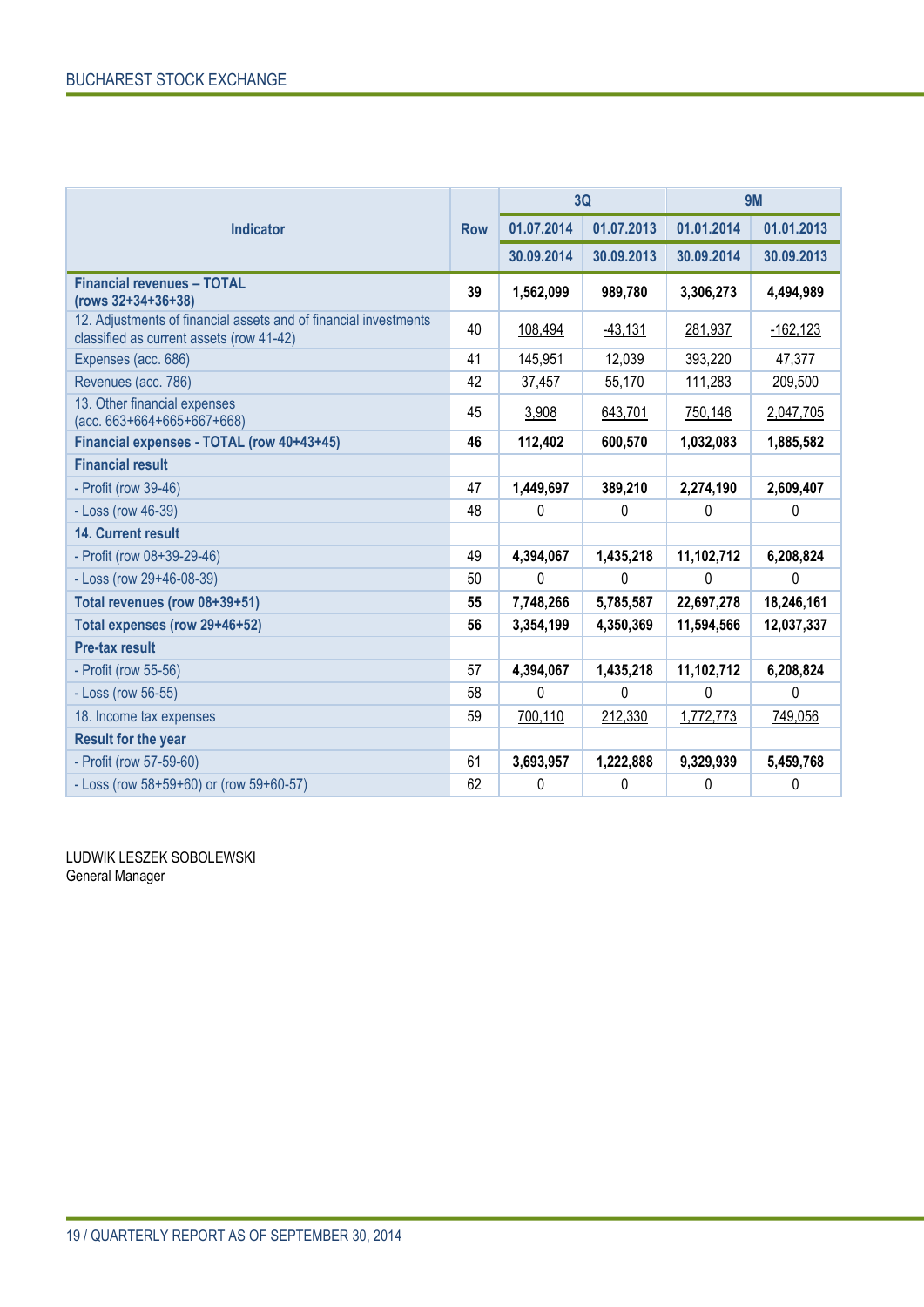## **Main financial indicators as of September 30, 2014**

|                                 | <b>Indicator</b>                                                      | <b>Calculation formula</b>                                     | <b>Value</b>          |
|---------------------------------|-----------------------------------------------------------------------|----------------------------------------------------------------|-----------------------|
|                                 | <b>Current ratio</b>                                                  | Current assets / Current liabilities                           | 6.31 times            |
| <b>Liquidity indicators</b>     | Acid test ratio                                                       | (Current assets - Inventories) /<br><b>Current liabilities</b> | 6.31 times            |
|                                 | Debt-to-equity ratio                                                  | (Borrowed capital / Equity)*100                                | BVB has no borrowings |
|                                 | Accounts receivable turnover                                          | (Average receivables balance /<br>turnover)*273 days           | 36.1 days             |
|                                 | Accounts payable turnover                                             | (Average supplier balance /<br>turnover)*273 days              | 5.7 days              |
| <b>Activity indicators</b>      | Non-current asset turnover                                            | Net sales / Non-current assets                                 | 0.26 times            |
|                                 | Asset turnover                                                        | Net sales / Total assets                                       |                       |
|                                 | <b>Financial leverage</b><br>Total liabilities / Shareholders' equity |                                                                | 0.05 times            |
|                                 | Operating margin                                                      | Operating profit / Net sales*100                               | 46.8%                 |
|                                 | <b>EBITDA</b> margin                                                  | EBITDA / Net sales*100                                         | 49.5%                 |
|                                 | Net margin                                                            | Net profit / Net sales*100                                     | 49.4%                 |
| <b>Profitability indicators</b> | Return on equity (ROE)                                                | Net profit / Shareholders' equity*100                          | 9.5%                  |
|                                 | Return on assets (ROA)                                                | Net profit / Total assets*100                                  | 9.0%                  |
|                                 | Earnings per share                                                    | Net profit / No. of shares                                     | <b>RON 1.22</b>       |
|                                 | Market capitalization                                                 | Market price * No. of shares                                   | RON 232,528,199       |
| <b>Market indicators</b>        | Book value per share                                                  | Shareholder's equity / No. of shares                           | RON 12.78/share       |

LUDWIK LESZEK SOBOLEWSKI General Manager